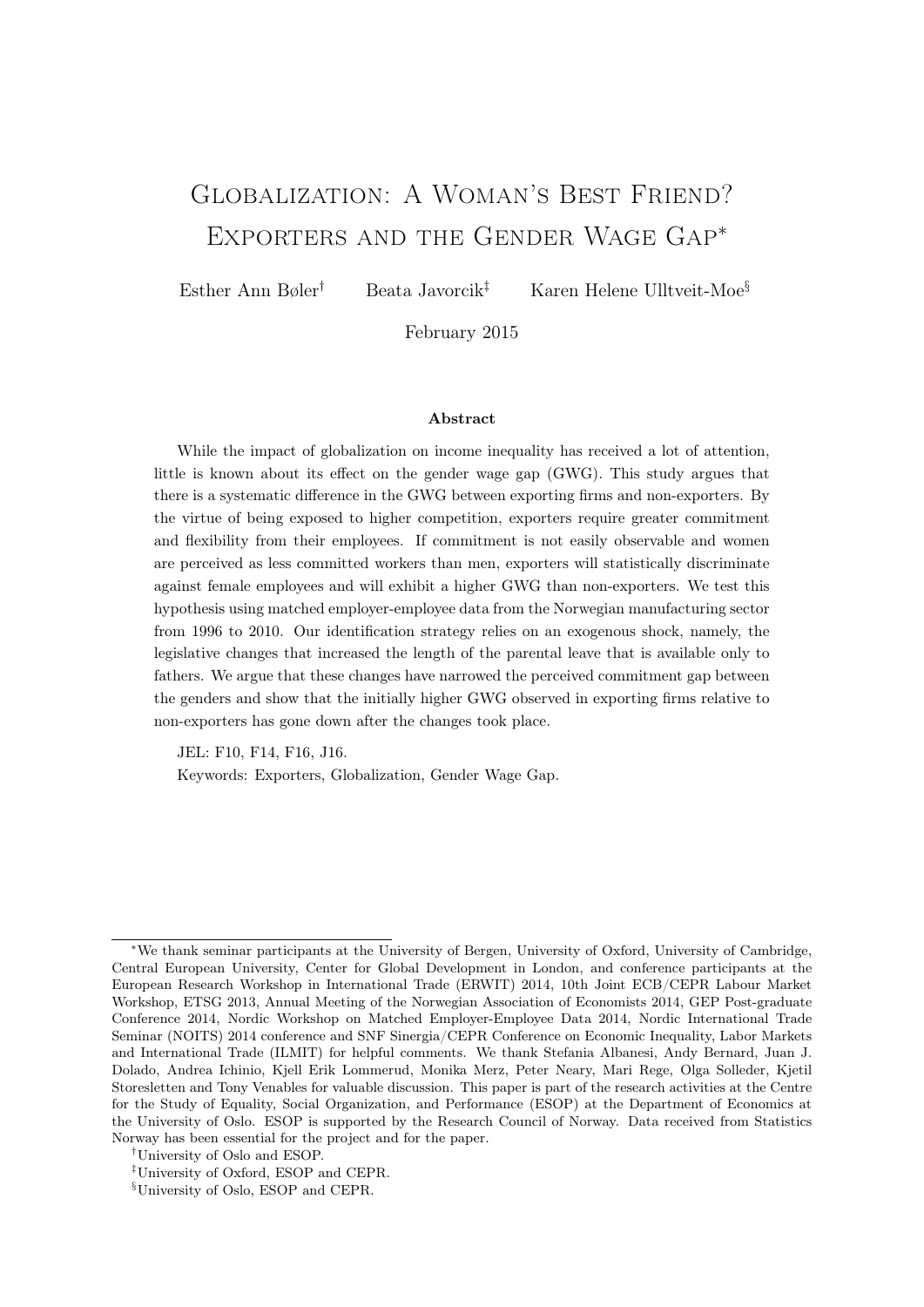### 1 Introduction

The link between globalization and income inequality has received a lot of attention in economic research as well as in the popular press. However, the debate has almost completely ignored one important dimension of inequality, namely the gender wage gap. It is a well-documented fact that women earn less than men, even in relatively equal societies such as the Northern European countries. This appears to be true even after controlling for observable worker characteristics, hours worked and occupation, and especially so in the private sector.<sup>[1](#page-1-0)</sup> In this paper, we set out to explore one aspect of this issue by focusing on the link between exporting and the gender wage gap.

We argue that by the virtue of being exposed to higher competition, exporters require greater commitment to work and greater flexibility of their employees. For instance, working for an exporting firm may require taking late night phone calls to communicate with customers in different time zones and may involve international travel arranged at a short notice. The employees may be expected to be available around the clock seven days a week in case of unexpected problems arising on the production line or shipments being delayed. If commitment is not easily observable and women are perceived to be less committed workers than men, exporters will statistically discriminate against female employees and will exhibit a higher gender wage gap than non-exporters. We expect this to be particularly true among highly skilled employees.<sup>[2](#page-1-1)</sup>

To investigate the link between the gender wage gap and exporting, we exploit a matched employer-employee data set covering close to all firms in the Norwegian manufacturing sector and their full-time employees between  $1996$  and  $2010<sup>3</sup>$  $2010<sup>3</sup>$  $2010<sup>3</sup>$ . The data set includes detailed information on employees, such as number of years of education, labor market experience, gender and other demographics.

We estimate a Mincerian wage regression controlling for a host of worker and firm characteristics. We find evidence of a substantial overall gender wage gap of around 24%. The gender wage gap appears to be smaller in exporting firms where it is equal to 19%. Thus working for an exporting firm is associated with closing almost a quarter of the observed gender wage gap. These regressions, however, do not take into account unobservable worker characteristics that are likely to be correlated with their choice of working for an exporter. Interestingly, controlling for unobservable worker characteristics (or unobservable worker-firm heterogeneity) reverses our

<span id="page-1-1"></span><span id="page-1-0"></span><sup>&</sup>lt;sup>1</sup>See [Blau and Kahn](#page-23-0) [\(2000\)](#page-23-0), [Barth et al.](#page-23-1) [\(2013\)](#page-23-1) and [Goldin](#page-23-2) [\(2014\)](#page-23-2) for overviews.

<sup>2</sup>Employer surveys from Iceland reveal that women are perceived as more family oriented than men and less committed to their work and less reliable than men (see [Gislason](#page-23-3) [\(2007\)](#page-23-3)). A third of managers surveyed in the UK claim that women are not as good at their jobs when they come back from maternity leave (see http://www.slatergordon.co.uk/media-centre/news/2014/08/slater-gordon-highlights-maternitydiscrimination). In an experiment, people were asked to evaluate a professional profile which varied in terms of gender and whether or not the candidate had a child. When identified as a mother, as opposed to a father or a person whose parental status wasn't mentioned, the profile was judged to be significantly less competent and was least likely to be hired or promoted by the participants. The mere mention of a child led people to see the mother as less competent (see [Cuddy and Glick](#page-23-4) [\(2004\)](#page-23-4)).

<span id="page-1-2"></span><sup>&</sup>lt;sup>3</sup>The data set covers all joint stock firms in the manufacturing sector, and thereby about 90% of manufacturing output in Norway in 2004.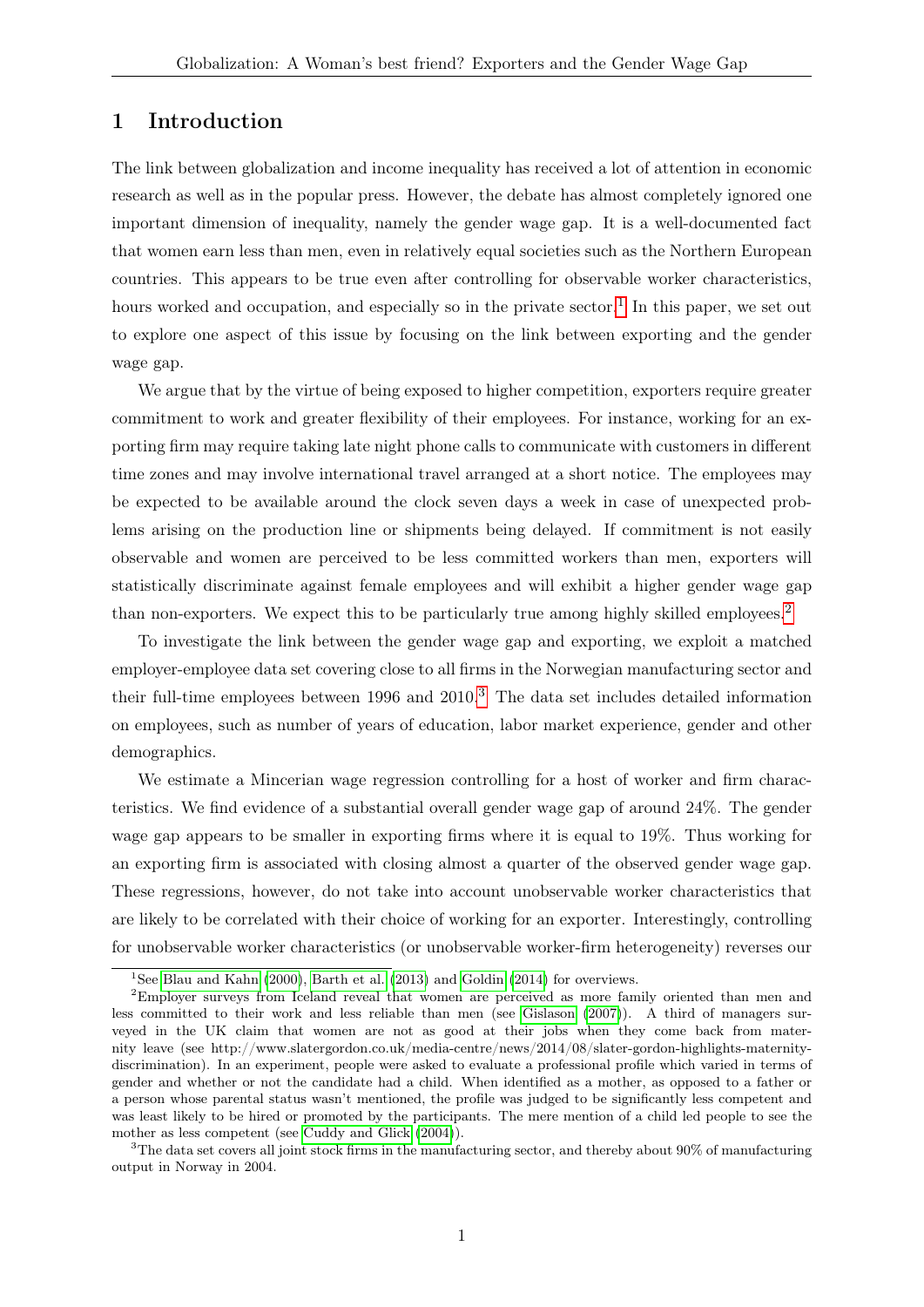results. We find that exporting firms exhibit a higher gender wage gap than non-exporters with the difference reaching about 3 percentage points. As expected, this effect is present only among college graduates. In other words, college educated women earn higher wages at exporting firms than at non-exporters, but they are underpaid given their unobservable characteristics.

Next we exploit an exogenous shock that is believed to have changed the perceived commitment gap between the genders. The shock consisted of a series of legislative changes that gradually increased the number of weeks of parental leave that are available only to the child's father, the so called paternal quota. Unless special circumstances exist, the paternal quota weeks are lost if not taken by the father. A quota of 4 weeks was first introduced in 1993. It was extended to 5 and 6 weeks in 2005 and 2006, respectively. In 2009, the number of weeks was further extended to 10. This nudge on the part of the Norwegian government has resulted in a huge increase in the fraction of fathers taking a substantial period of paternity leave.

In our empirical analysis, we proxy for the change in social attitudes, and thus the perceived commitment gap between men and women, using the fraction of fathers taking at least 8 weeks of leave in a given year. We choose 8 weeks as our cutoff because a two-month long absence from work is substantial and disruptive enough to affect the employers' perceptions. The share of fathers taking at least 8 weeks of leave went up from 8.4% in 1996 (the first year of our sample), to 10.8% in 2003 and [4](#page-2-0)0.6% in 2010 (the last year of our sample).<sup>4</sup> Our variable of interest is then a triple interaction between the female dummy, the exporter dummy and the fraction of fathers taking at least 8 weeks of leave. It captures how the gender wage gap differential between exporters and non-exporters evolved with the changes in social attitudes.

The estimation results confirm our priors. We find that the gender wage gap is higher in exporting firms than in non-exporters, and the difference between the two narrows down with the changes in social attitudes. The estimated coefficients are statistically significant and economically meaningful. This is true in the full sample as well as in the subsamples of workers with and without college education. As one would expect, the results are stronger when we focus our attention on workers in their reproductive years (i.e., those under 45 years of age). They are also stronger for college graduates.

The magnitude of the estimated effects is economically meaningful. The change in the fraction of fathers taking at least 8 weeks of paternity leave between 1996 and 2008, corresponds to the gender wage gap in exporters dropping from being on average 4.5 percent higher than in other firms to being only 3.3 percent higher.<sup>[5](#page-2-1)</sup> For the subsample of workers without college education, the corresponding gap of 1.3 percent is driven all the way down to zero.

We also exploit an alternative shock in our identification strategy. In 2003, the Norwegian government initiated an ambitious expansion of kindergarten coverage. The goal of this policy was to offer all children a high quality, low price place in a public or private kindergarten. It

<span id="page-2-0"></span><sup>4</sup>Note that fathers have always been entitled to take more leave than the number of weeks specified in the paternal quota. The legislation has stipulated a paternal and a maternal quota (the latter equal to 9 weeks since 1993) and has let the parents choose how to split the remainder of the leave.

<span id="page-2-1"></span> $5$ The cited results are based on estimates for college educated workers under 45 years of age.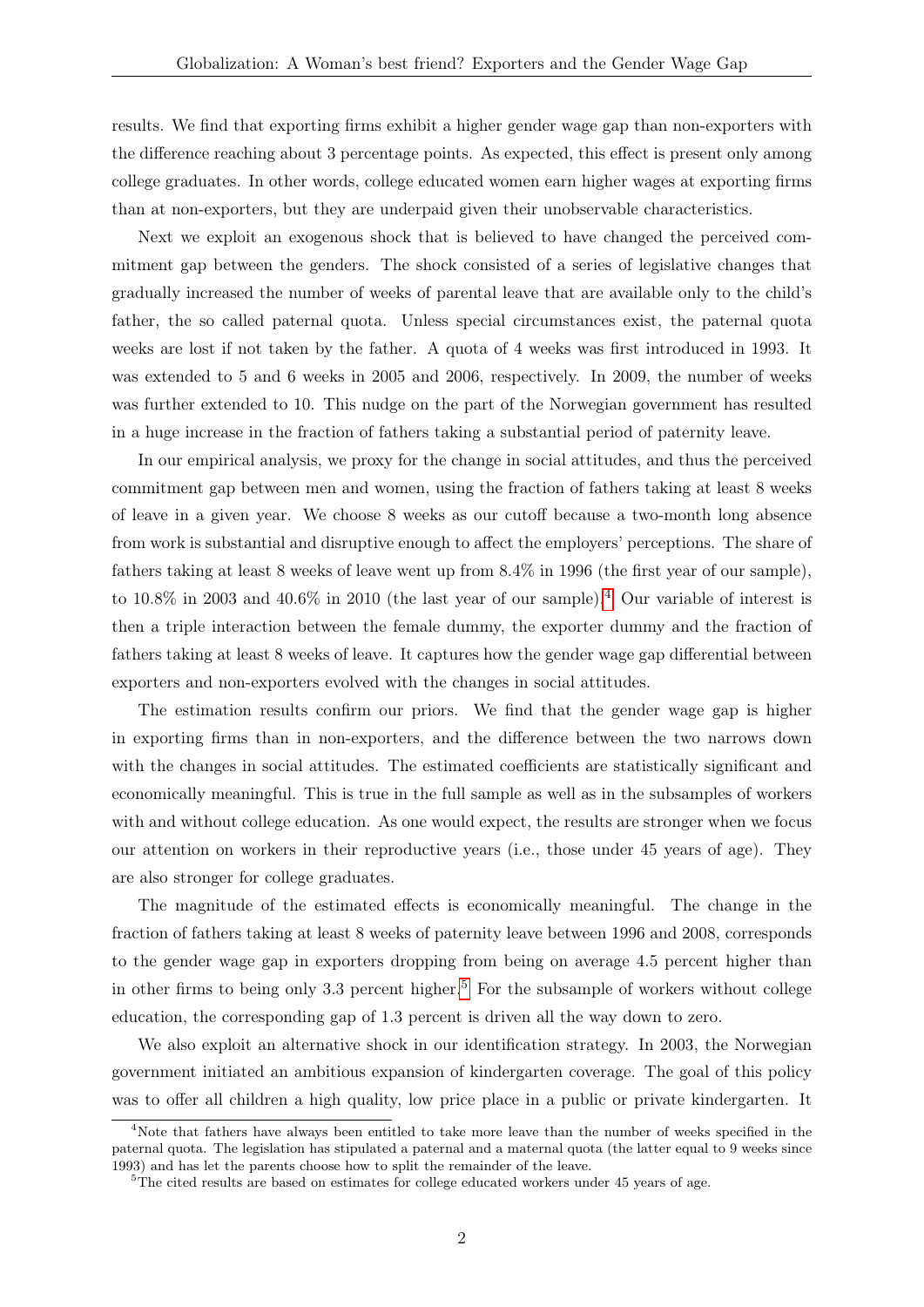was also seen as a measure to increase gender equality through the provision of reliable and formal child care. The initiative resulted in a massive increase in the share of children attending kindergarten. 9 of 10 children between the ages of 1 and 5 attended kindergarten in 2009, as compared to 54% in 1996 and 63% in 2001. The expansion of kindergarten coverage proceeded at different speeds in different municipalities, providing us with geographical variation as well as time variation in coverage rates. In our estimation, we examine whether the gender wage gap differential between exporters and non-exporters was affected by the increase in availability of kindergarten places in a given municipality. The logic behind this approach is that greater availability of reliable child care is associated with fewer disruptions to work hours and thus allows women to exhibit greater commitment to their jobs. Our results are consistent with those found for the paternity leave case. The gender wage gap differential between exporters and non-exporters decreased as a larger share of children was enrolled in kindergarten. Again the observed effect was stronger for workers under 45 years of age.

While the first part of the analysis focuses on the perceived commitment gap between the genders, the second part of the paper exploits heterogeneity among exporters. As firms exporting to a large number of locations tend to be larger and more productive than other exporters, it is also likely that they have higher expectations vis a vis their employees, which we expect to result in them having an even larger gender wage gap.<sup>[6](#page-3-0)</sup> This appears to be the case in our data. We find that the gender wage gap in an exporter increases as the number of export markets increase.

In the final part of the paper, we turn to a possible alternative interpretation of our baseline findings of a higher gender wage gap among exporting firms. Becker's theory of taste-based discrimination predicts that more profitable firms are better positioned to engage in costly discrimination [\(Becker](#page-23-5) [\(1957\)](#page-23-5)). The literature on trade and heterogeneous firms emphasizes that exporters are more profitable than other firms, and thus in this framework, exporters may find it easier to discriminate.<sup>[7](#page-3-1)</sup> To address this issue we augment our model by allowing the gender wage gap to differ with firm profitability (as well as other proxies for profitability, such as the multinational status and size). Doing so does not affect our finding that the gender wage gap is higher in exporting firms. Our results indicating that the difference in the gender wage gap between exporters and non-exporters declined with the changes in gender-related social norms is also robust to controlling for profitability.

In summary, our findings are consistent with exporters being able to attract more able, more ambitious or more committed females, whom they subject to a larger degree of statistical discrimination than do other firms. Our results are consistent with this phenomenon being driven by exporters attaching greater importance to worker commitment due to operating in more competitive and fast changing environments than other firms.

<span id="page-3-0"></span>This paper speaks to three strands of the existing literature. The first strand is the large

 ${}^{6}$ See [Bernard et al.](#page-23-6) [\(2011\)](#page-23-7) and [Eaton et al.](#page-23-7) (2011) for empirical and theoretical work on the relationship between firm productivity and the number of export destinations.

<span id="page-3-1"></span><sup>7</sup>For theoretical prediction see [Melitz](#page-24-0) [\(2003\)](#page-24-0), for empirical evidence [Bernard and Jensen](#page-23-8) [\(1999\)](#page-23-8).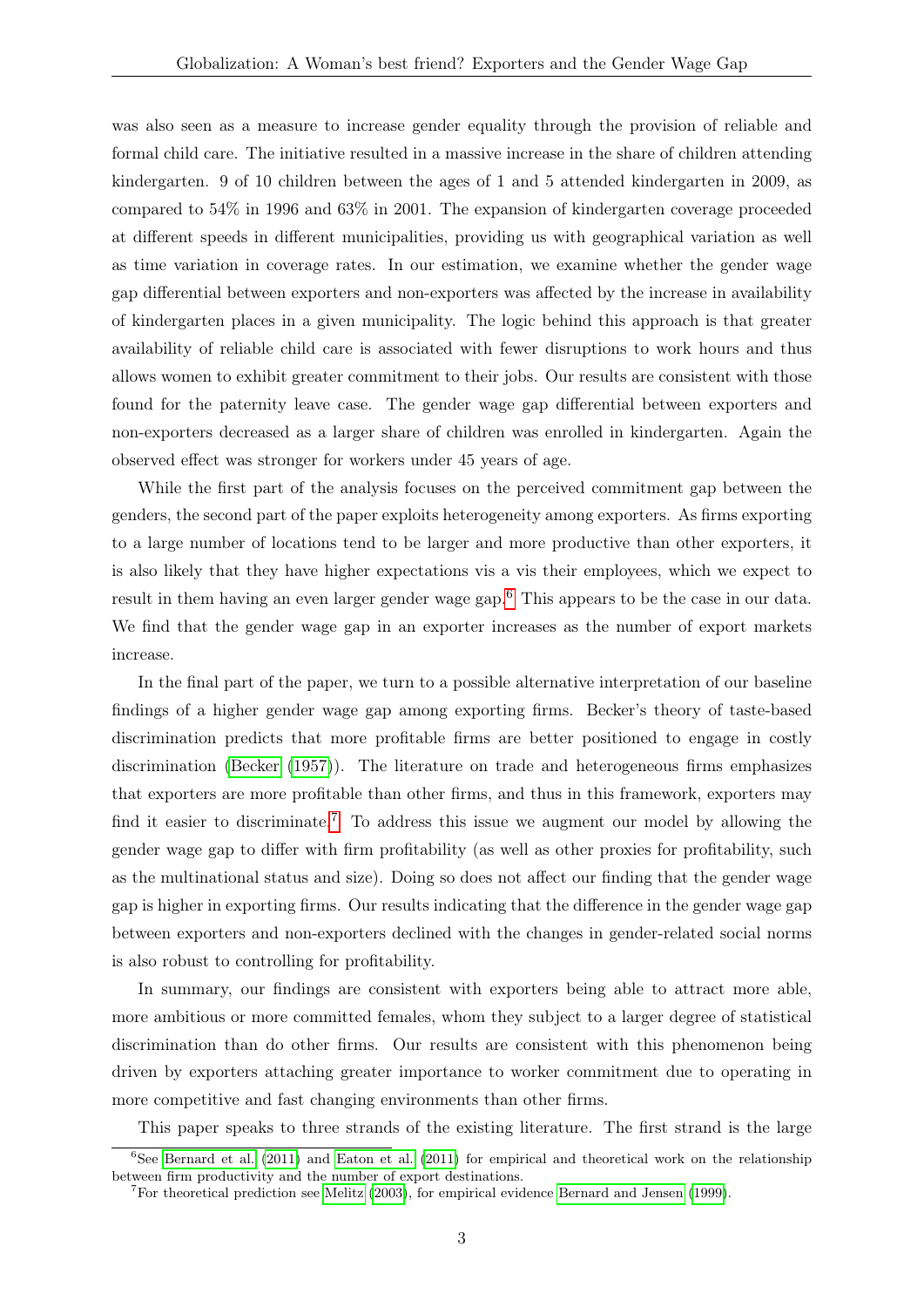literature on exporters and the exporter wage premium. [Bernard et al.](#page-23-9) [\(1995\)](#page-23-9) show that exporters pay higher wages than non-exporters in the US and that this wage premium goes to both production and non-production workers. Several papers confirm that this pattern holds in a host of other countries (see e.g. [Schank et al.](#page-24-1) [\(2007\)](#page-24-1)). More recently, the availability of matched employer-employee data has allowed researchers to examine whether the exporter wage premium is robust to controlling for various worker and firm characteristics. [Schank et al.](#page-24-1) [\(2007\)](#page-24-1), among others, show that the wage differential becomes smaller, but does not vanish, once these controls are included. According to [Klein et al.](#page-24-2) [\(2013\)](#page-24-2), however, the picture is more nuanced. The matched employer-employee data for the German manufacturing sector show that exporters pay a wage premium to high-skilled workers while giving a wage discount to low-skilled workers. A study by [Irarrazabal et al.](#page-24-3) [\(2013\)](#page-24-3) on Norwegian manufacturing firms finds that exporters' wage and TFP premia fall substantially once one controls for observable and unobservable worker characteristics, suggesting that exporters attract more able workers than non-exporters. Recent theoretical contributions have proposed some mechanisms for why exporters end up employing more able workers and paying higher wages than non-exporters. [Helpman et al.](#page-23-10) [\(2010\)](#page-23-10) present a model where exporters invest more in screeening and as a consequence hire more able workers who are paid accordingly higher wages. Eckel and Yeaple (2014) consider an environment with workers heterogeneous in their ability and information frictions, where multi-product exporting firms are able to use internal labor markets to offer higher compensation to more able workers, and thus end up paying higher average wages. We contribute to this literature by documenting another dimension along which the compensation structure varies between exporters and non-exporters, namely, the gender dimension.

The second strand is the large literature on the gender wage gap, reviewed by, for instance, [Blau and Kahn](#page-23-0) [\(2000\)](#page-23-0) and [OECD](#page-24-4) [\(2012\)](#page-24-4). Most closely related to our paper are studies on the impact of globalization on the gender wage gap. [Black and Brainerd](#page-23-11) [\(2004\)](#page-23-11) test Becker's model of discrimination by comparing the difference in residual wage gaps between concentrated relative to competitive industries that were exposed to comparable increases in import competition. They find that the gender wage gap narrowed more quickly in the originally more concentrated industries and interpret this result as supporting the classic predicition of Becker's theory. A theoretical contribution based on a Melitz-type framework by [Ben Yahmed](#page-23-12) [\(2013\)](#page-23-12) predicts that trade integration widens the gender wage gap among skilled workers.<sup>[8](#page-4-0)</sup> Our results are line with these predictions. To the best of our knowledge, this is the first study investigating directly the relationship between the exporter status and the gender wage gap and doing so using matched employer-employee data.<sup>[9](#page-4-1)</sup>

<span id="page-4-0"></span><sup>8</sup> In her setting, men and women have the same distribution of ability but differ in their commitment levels. Firms engage in statistical discrimination which creates the gender wage gap. Firm may choose to invest in a high technology by incurring an additional cost. Complementarities between commitment/ability and technology induce exporters (which are the ones choosing to adopt the high technology) to hire more able workers and have a higher gender wage gap among skilled workers.

<span id="page-4-1"></span><sup>&</sup>lt;sup>9</sup>In a related study, [Juhn et al.](#page-24-5) [\(2014\)](#page-24-5) examine how trade liberalization affects gender inequality using Mexican firm-level data. Trade liberalization induces the most productive firms to start exporting and adopt a new tech-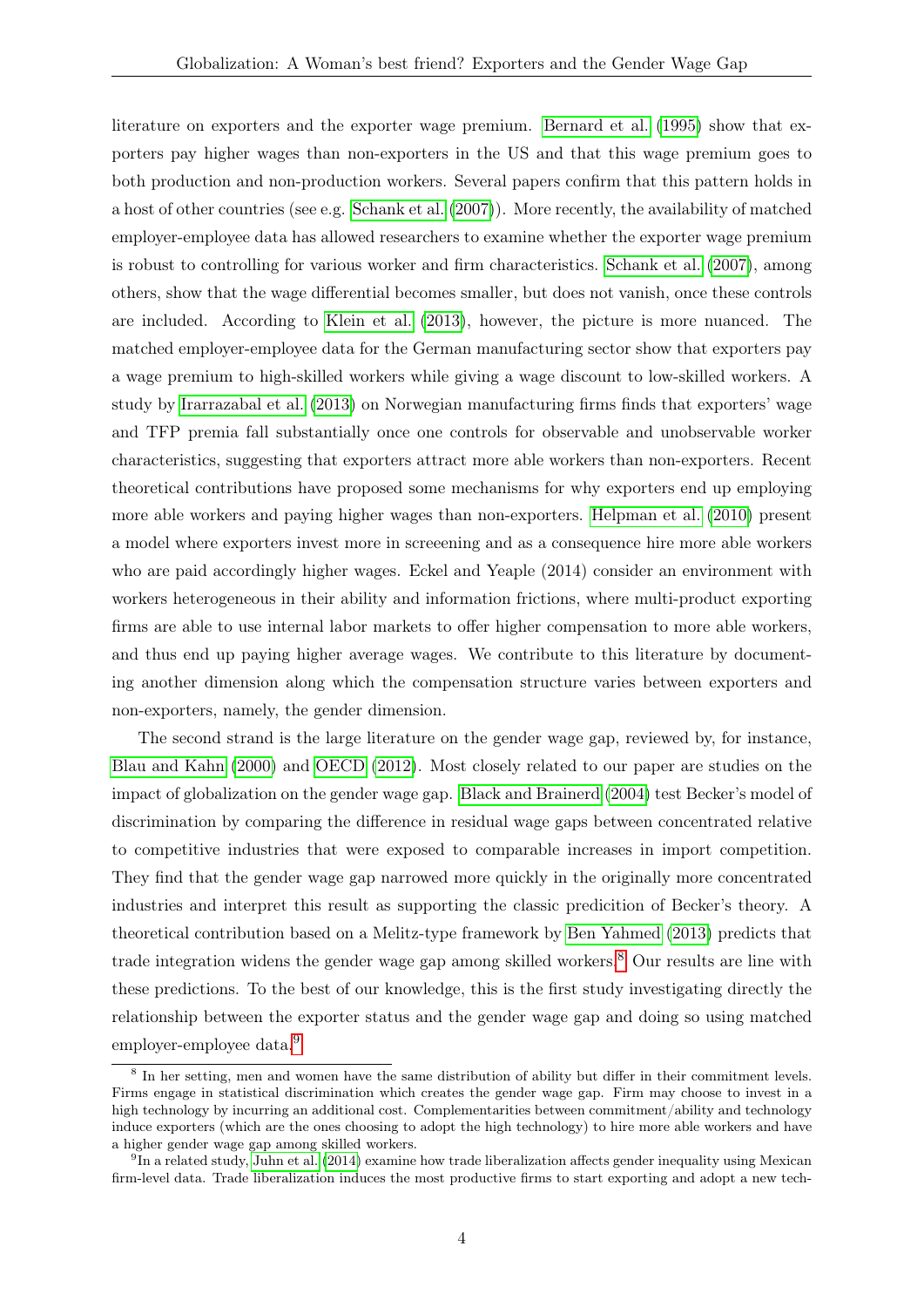Our work is also related to the recent findings of [Goldin](#page-23-2) [\(2014\)](#page-23-2) who shows that gender wage gap is due to employers disproportionately rewarding individuals for laboring long hours and working particular hours. While her work documents changes in different occupations in this respect, we focus on differences between different firm types. Moreover, our contribution lies in using a unique exogenous shock to identify the effects of interest.

Finally, there is a growing number of studies aiming to assess the impact of various gender equality policies initiatives on male and female labor force participation and earnings in general (see e.g. [Cools et al.](#page-23-13) [\(2015\)](#page-23-13), [Andresen and Havnes](#page-23-14) [\(2014\)](#page-23-14) and [Havnes and Mogstad](#page-23-15) [\(2011\)](#page-23-15)).

This paper is structured as follows. The next section describes the data and presents some summary statistics. Section 3 presents the empirical model and the baseline results. Section 4 contains our main analysis where we exploit two exogenous shocks which changed the perceived work commitment differential between men and women. Section 5 focuses on heterogeneity among exporters. In Section 6, we address a potential alternative explanation. Section 7 presents the conclusions.

### 2 Data and Basic Facts

### 2.1 Data

We employ a number of different data sets collected by Statistics Norway. We match data on firms, trade, foreign direct investment and employees for the period 1996-2010. We use firm-level data from Statistics Norway's Capital database, which contains variables such as value added, output, and employment for an unbalanced panel of all mainland joint-stock companies in the Norwegian manufacturing sector.<sup>[10](#page-5-0)</sup> The manufacturing sector accounts for around 50 percent of total mainland exports.<sup>[11](#page-5-1)</sup> The data set covers around  $90\%$  of manufacturing output in Norway. The industry classification used is the NACE Rev.  $2^{12}$  $2^{12}$  $2^{12}$  The *Capital database* is merged with firm-level data on export and import values based on customs declarations, using a unique firm identifier. These data make up an unbalanced panel of all yearly export and import values by 8-digit HS product codes and a destination or source country.[13](#page-5-3) Finally, we match this

nology that is more modern and requires less physical strength. This improves women's labor market outcomes in the blue-collar tasks, while leaving them unchanged in the white-collar tasks. The authors use the introduction of NAFTA to test the model. They find that liberalization is associated with entry of new firms and adoption of a more modern technology. In addition, firms hire relatively more blue-collar females and increase their share of the wage bill.

<span id="page-5-0"></span><sup>10</sup>Mainland Norway refers to all domestic production activity except from the exploration of crude oil and natural gas, services activities incidental to oil and gas, transport via pipelines and ocean transport. Statistics Norway's Capital database is described in [Raknerud et al.](#page-24-6) [\(2004\)](#page-24-6).

<span id="page-5-1"></span><sup>&</sup>lt;sup>11</sup>In 2010, the manufacturing sector accounted for  $26\%$  of total exports,  $34\%$  of total goods exports and  $50\%$ of total mainland exports, i.e., exports excluding oil, oil-related services and ship- and platform-building. The top exporting industries within manufacturing were machinery and other equipment n.e.c.; basic metals; basic chemicals, chemical and mineral products; food products, beverages and tobacco; refined petroleum products.

<span id="page-5-2"></span> $12A$  list of the manufacturing industries can be found in the Appendix. Within the group of manufacturing industries, the highest share of females among full-time employees can be found in wearing apparel (74.4%), followed by pharmaceuticals (50.6%) and textiles (43%).

<span id="page-5-3"></span><sup>&</sup>lt;sup>13</sup>In line with findings of studies from other countries, the majority of Norwegian manufacturing firms do not export. In 1996, only 34.9% were exporting, while in 2005, this number had risen to 38.1%. See Figure [1](#page-26-0) in the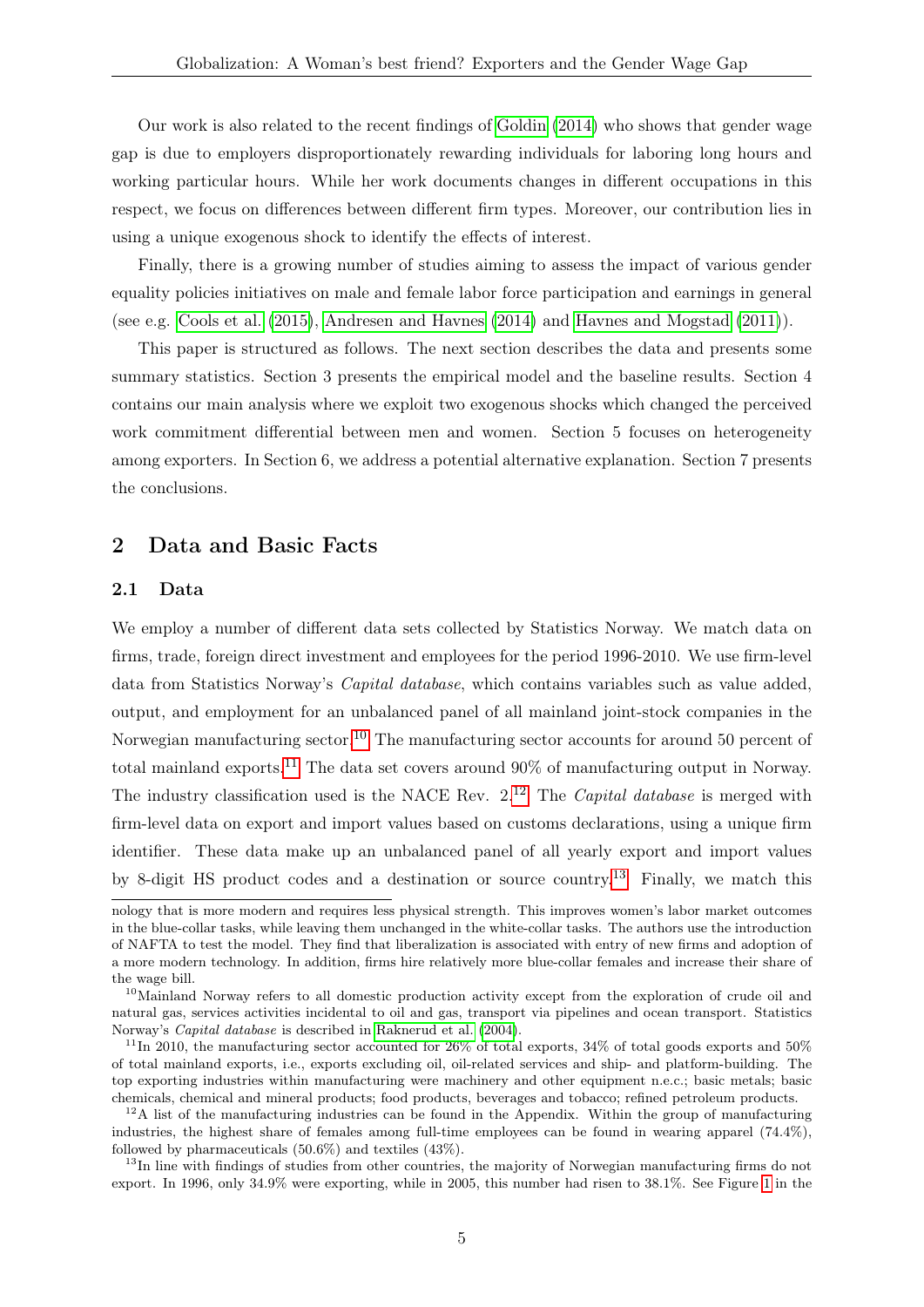merged data set with firm-level data on outward foreign direct investment (FDI). This leaves us with a comprehensive panel data set on Norwegian manufacturing firms' performance and internationalization, which we then merge with data on their employees.

The main source of employment and wage data for the period 1996 to 2010 is the employee register (AT) which holds annual records of worked hours and earned wages at the individual level. Statistics Norway links this register to the tax office database (LTO) to create a correspondence between the wage reported by the employer and those reported to the tax authorities by the individual. This joint file (ATmLTO) is a much cleaner data set and is therefore used instead of the AT register. In addition to wages at the person-firm-year level, the database includes the first and the last date of the employment spell within a given year, the total number of days worked, the municipalities in which the individual lives and works, and an indicator for full-time and part-time employment. The ATmLTO data is then merged with time-varying demographic information about years of education, gender and the number of children, also from Statistics Norway.

From 2003 onwards, the employment register also contains an occupational classification, based on the International Standard Classification of Occupations, ISCO-88 (COM). This is a four-digit code describing the type of job the individual has, ranging from senior officials and managers to elementary occupations that require no formal education. The codes are grouped into ten categories.[14](#page-6-0)

The parental leave data come from the Norwegian Labour and Welfare Administration (NAV). We have annual information on the number of days of paid leave a family is entitled to after having a child, as well as on the paternal quota, i.e., the share of that leave that is reserved for the father and cannot be transferred to the mother except under special circumstances. Table [9](#page-26-1) in the Appendix provides a overview of the legislation on parental leave in Norway. In addition, and probably more important, we have data on the actual take-up of the leave. We know the number of men and women taking some parental leave each year. We also know the breakdown of how many fathers are taking a certain number days of leave (1-10 days, 11-19 days, 20 days, 21-24 days, 25 days, 26-39 days and more than 40 days.). A week is measured as the number of workdays, so 20 days of registered leave corresponds to one calendar month.

Finally, we collect data on the regional variation in kindergarten coverage from Statistics Norway. For each Norwegian municipality, of which there are 439, we have information on the percentage of children between the ages of 1 and 5 enrolled in kindergarten each year between 2000 and 2010.

Appendix for the share of exporting firms across Norwegian manufacturing industries.

<span id="page-6-0"></span><sup>&</sup>lt;sup>14</sup>These ten categories are: 1. Managers, 2. Professionals, 3. Technicians and associate professionals, 4. Clerks, 5. Service workers and shop and market sales workers, 6. Skilled agricultural and fishery workers, 7. Craft and related trades workers, 8. Plant and machine operators and assemblers, 9. Elementary occupations, 0. Armed forces and unspecified. For a more detailed description of the occupational classification, see NOS C 521 Standard Classification of Occupations, http://www.ssb.no/a/publikasjoner/pdf/nos\_c521/nos\_c521.pdf.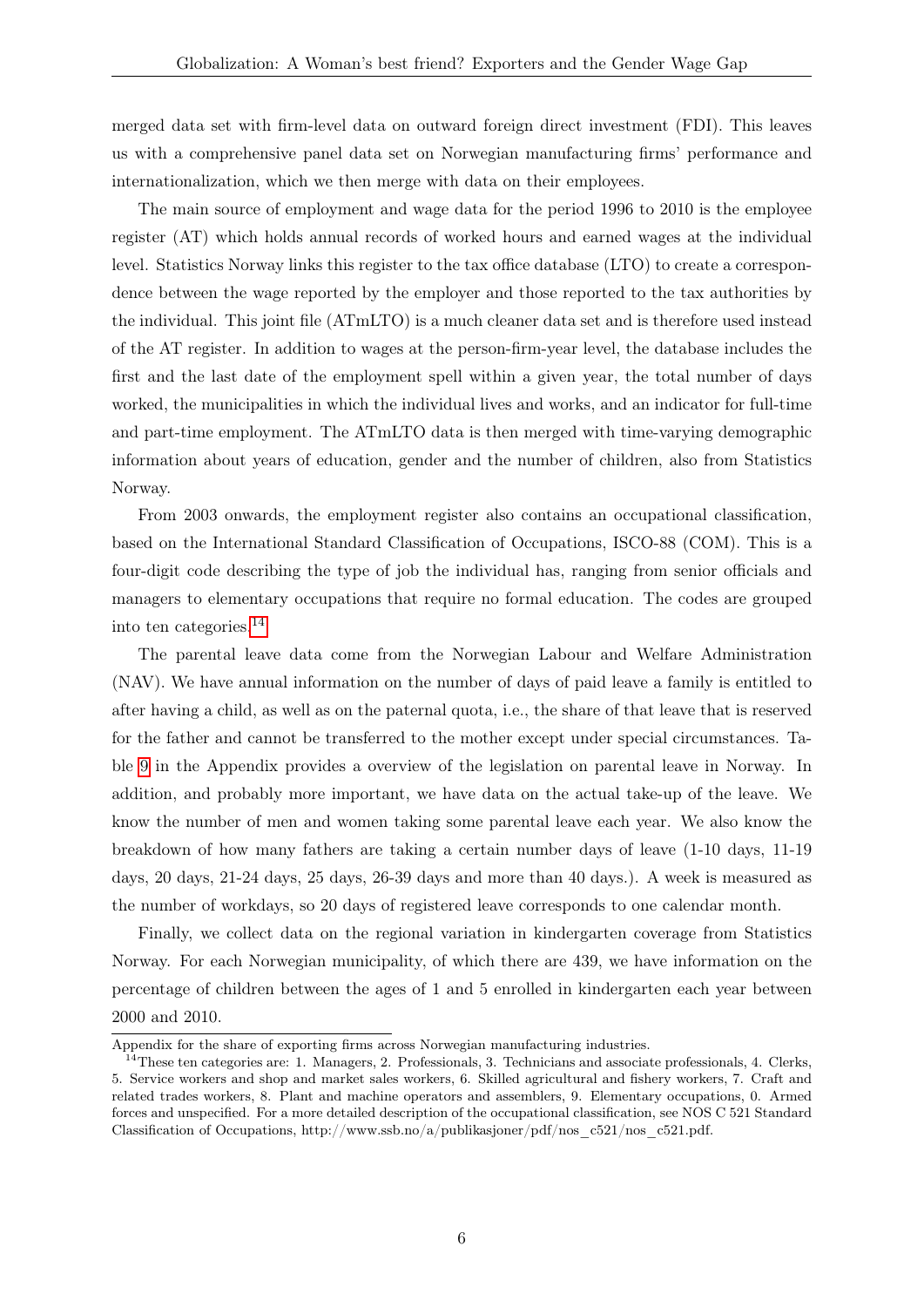#### <span id="page-7-4"></span>2.2 Construction of the Sample and Variables

The data set for firms and employees leaves us with a panel covering the population of all mainland joint-stock manufacturing firms along with their trade, FDI and employees. For each worker-year combination, we assign to the worker the wage and the firm of the longest employment spell during the year. We restrict our sample to individuals who have worked for at least three months during a year. We keep only full time employees in the data set. This is done to avoid biases related to possible part time wage penalties.[15](#page-7-0) We also restrict our sample to individuals who are between 19 and 67 years of age and to workers with at least one year of potential labor market experience. We measure daily wages as the wage earned in that spell, divided by the number of days worked in that spell, where a spell is defined a worker-firm match.

To remove outliers, we predict wages based on a simple Mincerian regression of log wages on education, experience and experience squared.<sup>[16](#page-7-1)</sup> We then remove observations that lie outside five times the standard error of the residual. We are left with a sample of 2,713,623 worker-firmyear observations, based on roughly 6,000 firms each year spread across 24 industries (NACE Rev 2).

We use a host of variables to account for observable worker characteristics. The variable Education is an individual's total number of years of schooling. We classify a worker as being College educated if the worker has 14 or more years of education, and Non-college if not. Experience is a measure of actual experience calculated from the Pension register, and gives the actual number of years a person has been active in the labor market.<sup>[17](#page-7-2)</sup> An alternative and often used measure of labor market experience is a person's potential experience, given by the age of the worker minus the number of years of education. However, given our focus on gender differences, we choose the actual experience to be our preferrred measure of labor market experience since women typically have noncontinuous labor market histories and thus potential experience may be a poor proxy for their actual experience.<sup>[18](#page-7-3)</sup> We also include a dummy variable denoted Children that is equal to one if the worker has at least one child in the year of observation, and zero otherwise. An alternative demographic characteristic would be workers' marital status, but since cohabitation is very common in Norway also after having children, we believe a person's private life is better characterized by the Children variable.

To account for geographical aspects of the location of firms and workers, we employ a centrality measure constructed by the Norwegian Institute for Urban and Regional Research (NIBR). All Norwegian municipalities are grouped into residential and labor market regions. These regions are then split into five categories along the centre-periphery axis, based on the size of the population, availability of amenities, number of jobs and distance to nearest place categorized

<span id="page-7-0"></span><sup>&</sup>lt;sup>15</sup>It is well known in the gender wage gap literature that part-time workers have lower hourly earnings and that women are overrepresented among part-time workers, see e.g. [Manning and Petrongolo](#page-24-7) [\(2008\)](#page-24-7).

<span id="page-7-1"></span><sup>&</sup>lt;sup>16</sup>See below for how the experience and education variables are constructed.

<span id="page-7-3"></span><span id="page-7-2"></span><sup>&</sup>lt;sup>17</sup>The Pension register contains data on incomes dating back to 1967.

<sup>&</sup>lt;sup>18</sup>Note however, that since employees earn pension rights also during parental leave, the registered number of years in the labor market includes these periods of leave.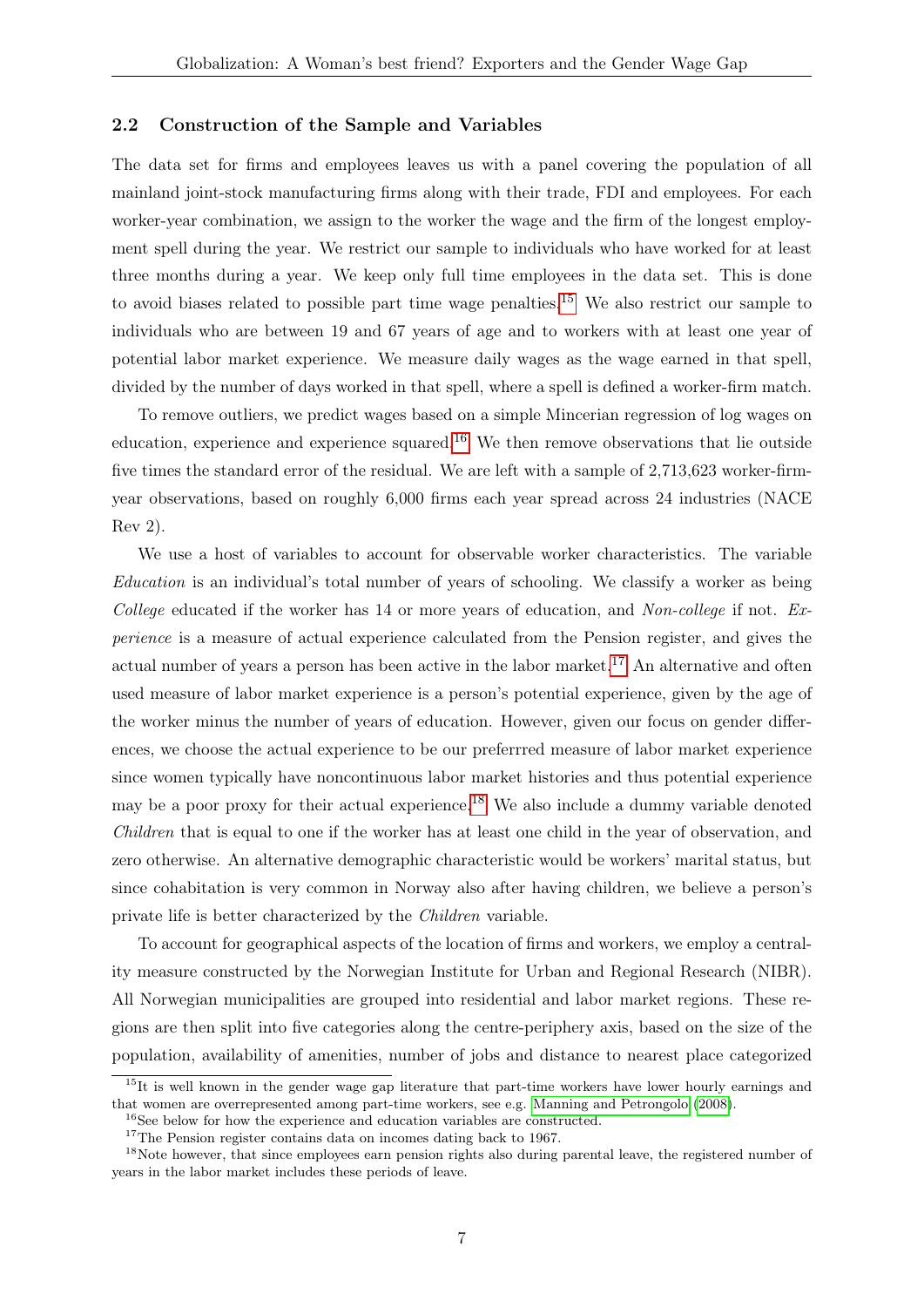as central. The categories are: major cities, medium-sized towns, small towns, rural centres and periphery. We define a *Centrality* variable that equals one if an individual is working in a municipality that belongs to one of the first two categories in the year of observation, and zero otherwise.

For the firms, Size is a time-varying measure of firm size defined as the log of the number of employees. We define a firm as being an *Exporter* if the value of its total exports in the year of observation exceeds NOK 10,000 (USD 1,100). In addition to whether a firm is an exporter or a non-exporter, we are also interested in other characteristics of the firm. We measure *Profitability* as the log of profits divided by the operating income. MNC is a dummy that equals one if the firm is registered as having a positive ownership share in a firm located in a foreign country in the year of observation, and zero otherwise. To proxy for the complexity of a firm's operations, we calculate a variable referred to as *Destinations*, which is simply the number of destinations we observe a firm exporting to in a given year.

To address the impact of two exogenous shocks to perceived commitment, we calculate a paternity leave and a kindergarten variable. The Paternity leave (PL) variable is defined as the number of men taking 40 or more days (8 or more weeks) of leave in a given year expressed as a share of all men taking leave in that year. This is done for several reasons. First, we need to normalize the absolute number of men taking leave in a meaningfull way. Normalizing by the total number of men or fathers in a given year would introduce issues regarding immigration, which was substantial during our sample period. Secondly, the 40 days threshold represents a substantial share of the leave. Our hypothesis – that increasing the fathers' share of the parental leave will influence firms' perception of female commitment – only makes sense if fathers start taking a significant share of the leave, and we would not expect such effects from fathers taking a week or two. The choice of a rather high threshold should be seen in the light of the fact that almost all employees in Norway are entitled to five weeks (25 days) paid vacation every year. The 40 days threshold is the highest threshold for which we have consistent data throughout our period. We define the Kindergarten (KG) variable to be equal to the percentage of children between ages of 1 and 5 enrolled in kindergarten in a given year in the municipality where the worker lives.

#### 2.3 Some Basic Facts on Women and Exporters

Before we proceed with our core analysis we document some basic facts on women and exporters in Norway. Table [10](#page-27-0) in the Appendix provides an overview of the distribution of workers between exporters and non-exporters and the average characteristics of the labor force at these two types of firms. Despite the fact that a minority of firms are exporting, exporters employ around 80 percent of the labor force in manufacturing. We see that exporters on average employ workers with slightly higher education, slightly more labor market experience and who are slightly older, but have close to the same number of children. Their employees on average have substantially higher wages. The average female share in the labor force is approximately the same for exporters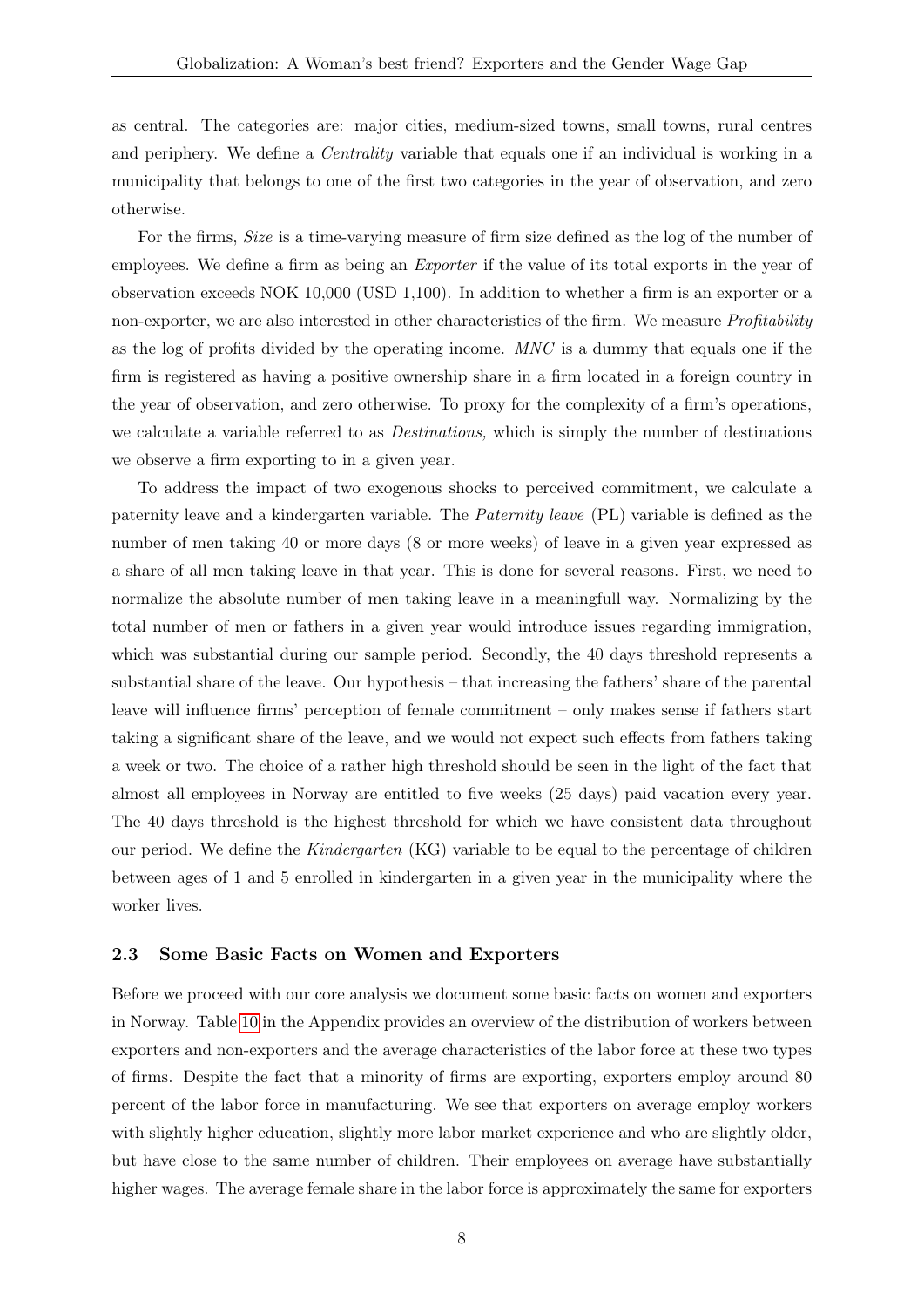and non-exporters.

To have a point of comparison, we estimate the gender wage gap in the Norwegian manufacturing sector by using worker-level data and regressing the log of wages on a female dummy. We find that the gender wage gap is sizable, and it is higher in manufacturing than in the rest of the Norwegian economy.[19](#page-9-0)

<span id="page-9-1"></span>

|                | Table 1: Overall Gender Wage Gap |
|----------------|----------------------------------|
|                |                                  |
| Female         | $-0.248***$                      |
|                | (0.009)                          |
| Observations   | 2713623                          |
| Adjusted $R^2$ | 0.040                            |

Notes: Estimates are based on the panel of worker-level data for 1996-2010. Dependent variable: log wage. Standard errors in parenthesis are clustered on firm.

\*  $p < 0.1$ , \*\*  $p < 0.05$ , \*\*\*  $p < 0.01$ .

Female workers in Norwegian manufacturing on average earn roughly 22 percent less than men, see Table [1.](#page-9-1)[20](#page-9-2) Compared to what [Blau and Kahn](#page-23-0) [\(2000\)](#page-23-0) report for the US in 1999 (23.5 %), the gender wage gap in Norway is – even in the manufacturing sector – slightly smaller.

It is well known that exporters are different along a set of performance indicators. It has been documented for a number of countries, including Norway, that exporters on average pay higher wages.<sup>[21](#page-9-3)</sup> However, it has also been found that international trade and exporters in particular, contribute to widening of income inequalities both within and between skill groups, see e.g. [Klein](#page-24-2) [et al.](#page-24-2) [\(2013\)](#page-24-2). Thus, we procede by documenting some basic facts on the exporter wage premium and its variation across groups of workers with different educational levels and gender for the Norwegian manufacturing sector. To calculate the exporter premium, we follow the standard approach in the literature (see e.g. [Bernard et al.](#page-23-9) [\(1995\)](#page-23-9)) by regressing the firm's average wage on its exporting status, controlling for firm size and intrustry-year:

$$
\ln \overline{Wage}_{jt} = \alpha_{st} + \beta Exporter_{jt} + \gamma Size_{jt} + \varepsilon_{jt},\tag{1}
$$

where  $\ln \overline{Wage}_{it}$  is the log of the average wage paid by firm j in year t,  $Experiment_{it}$  equals one if firm j exports in year t, and zero otherwise, and Size depicts firm size, and  $\alpha_{st}$  denotes industry-year fixed effects. The results, presented in Table [11](#page-27-1) in the Appendix, show that the estimated coefficient on the exporter status is positive and statistically significant (see Column (1)). When using the full sample, we find an exporter premium of 5.3% on average.

In Columns (2) and (3) of Table [11,](#page-27-1) we split the sample into male and female workers and find that the exporters on average pay higher wages to both sexes, but the exporter premium

<span id="page-9-0"></span><sup>&</sup>lt;sup>19</sup> According to [Barth et al.](#page-23-1) [\(2013\)](#page-23-1) women in Norway have over the last decade earned between 12.5-15 percent less than men. Focusing only on the private sector, the gap has averaged 15-17 percent. These gender wage gaps are estimated based on the entire workforce, including both part-time and full-time employees.

<span id="page-9-3"></span><span id="page-9-2"></span><sup>&</sup>lt;sup>20</sup>The gender wage gap is calculated as  $100(e^{-0.250} - 1) = -22.12$ .

<sup>&</sup>lt;sup>21</sup> [Irarrazabal et al.](#page-24-3) [\(2013\)](#page-24-3) find that exporters in the Norwegian manufacturing sector pay higher wages, have higher productivity, profitability and capital intensity.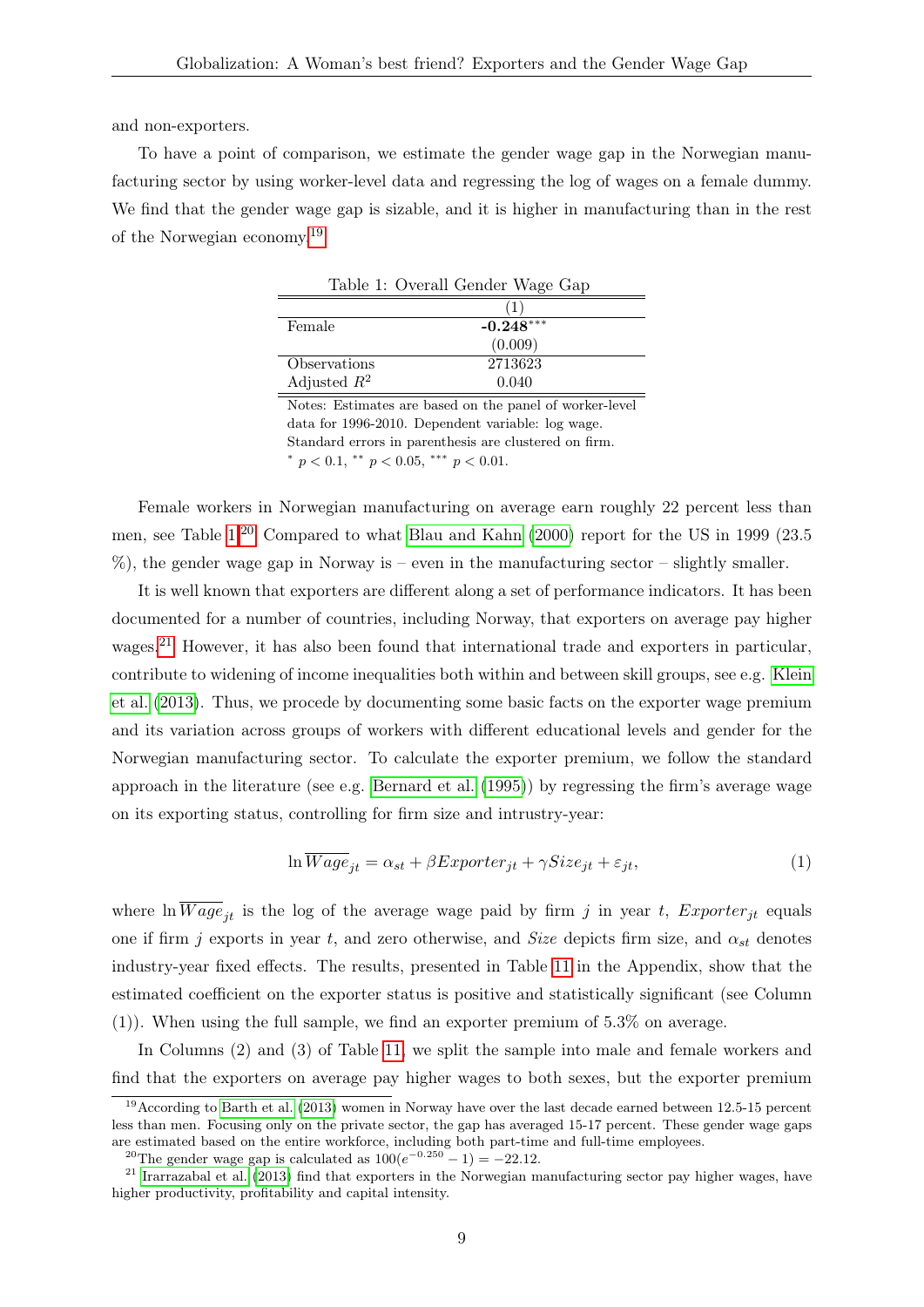is slightly higher for males than females. Education is another worker characteristic regarded to be important for the extent to which workers gain from globalization. Hence, we split the sample into non-college and college educated workers (see Columns (4) and (5)). We find that the exporter premium is substantially higher for the college graduates. Finally, we consider both gender and education variation in exporter premium, and split the sample into four groups based on gender and education level (see Columns  $(6)-(9)$ ). The exporter wage premium is positive and significant for all groups of workers, but there are substantial differences in the magnitudes. Within education groups, there seems to be a larger exporter premium for non-college educated females than males, as low educated males benefit the least from working at an exporter of the four groups of workers. The exporter wage premium is higher for college than for non-college educated for both genders, and college educated males are paid a substiantially higher exporter premium than college educated females.

With this descriptive evidence on gender wage gap and exporter premia as a background we set out to examine our main question of interest.

## 3 Empirical Model and Baseline Results

To shed light on the impact of globalization on gender inequality we examine the relationship between exporting and the gender wage gap. First, we simply account for observable worker and firm characteristics. Second, we investigate the role of unobservable worker characteristics by adding worker or spell fixed effects to our model. In the proceeding section we move on to exploit two exogenous shocks to cast light on the relationship between exporting and gender wage gap.

#### 3.1 Exporters and the Gender Wage Gap: Controlling for Observables

The Gender Wage Gap in the Norwegian Manufacturing Sector How large is the gender wage gap when observable worker and firm characteristics are taken into account? To answer this question we adopt the approach of the existing literature and estimate a wage regression of the [Mincer](#page-24-8) [\(1974\)](#page-24-8) type adding a female dummy. A statistically significant dummy captures the wage gap between males and females, assuming that the included controls account for differences in worker productivity. Our model takes the following form:

$$
\ln w_{ijst} = \delta f e m_i + X_{it} \Phi + Z_{jt} \Delta + \alpha_{st} + \varepsilon_{ijst},\tag{2}
$$

where  $w_{ijst}$  is the daily wage of worker i employed by firm j operating in industry s at time t,  $fem_i$  is a dummy for being female,  $X_{it}$  is a vector of observable characteristics of worker i,  $Z_{jt}$ is a vector of observable characteristics of firm j,  $\alpha_{st}$  is a industry-year fixed effect capturing any systematic variations in wages across industries, and  $\varepsilon_{ijst}$  is an error term. The vector  $X_{it}$ includes the variables Education, Experience, Children, and the dummy for working in a central location (*Centrality*). As is common practice, we also include experience squared (divided by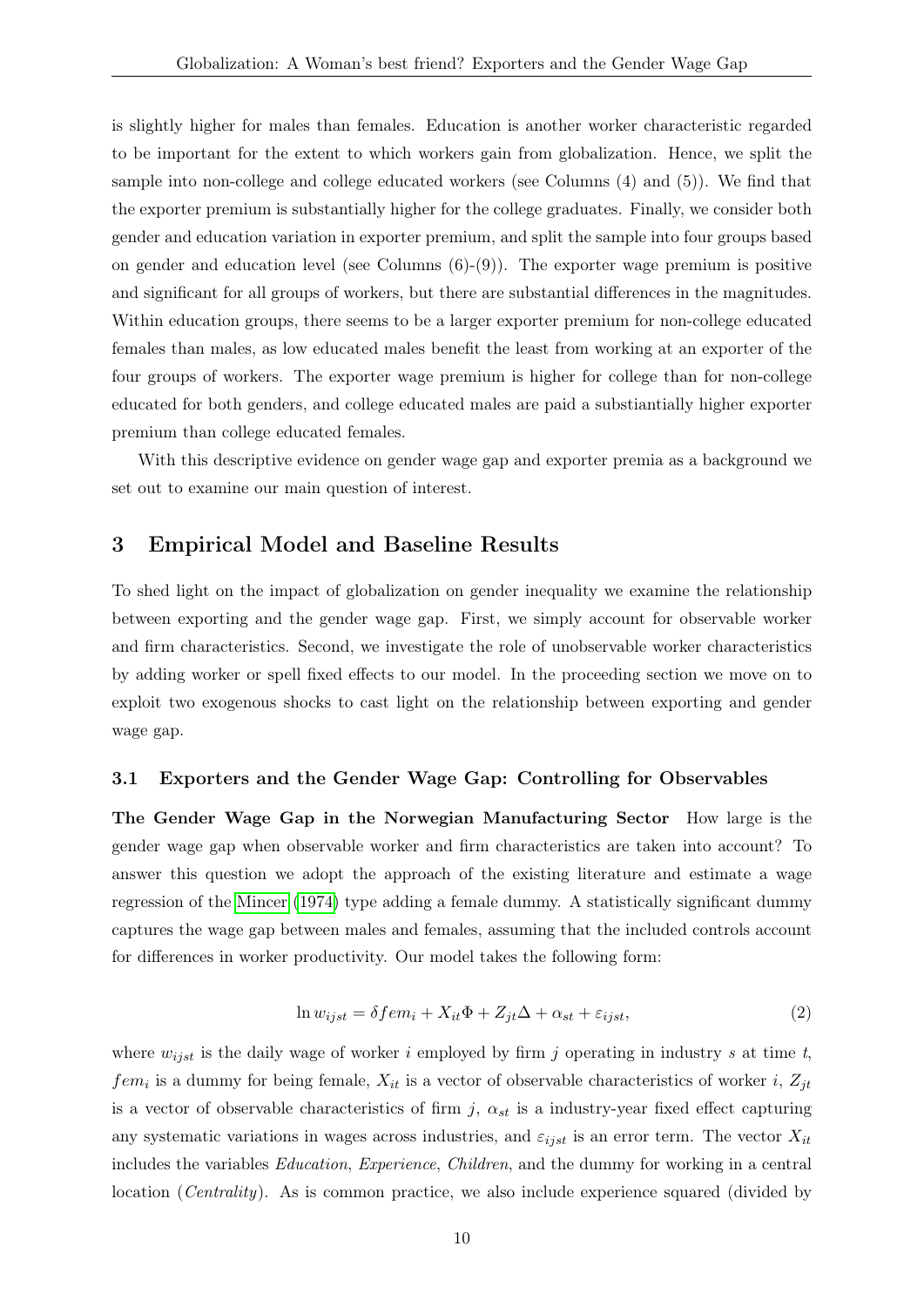|                         |             | rabie 2. Genuer wage Gap |                   |                   |
|-------------------------|-------------|--------------------------|-------------------|-------------------|
|                         | <b>OLS</b>  | FE                       | <b>OLS</b>        | FE                |
|                         | (1)         | $\left( 2\right)$        | $\left( 3\right)$ | $\left( 4\right)$ |
| Female                  | $-0.224***$ | $-0.218***$              | $-0.272***$       | $-0.263***$       |
|                         | (0.005)     | (0.004)                  | (0.005)           | (0.004)           |
| Exporter                |             |                          | 0.004             | $-0.005$          |
|                         |             |                          | (0.006)           | (0.003)           |
| Female*Exporter         |             |                          | $0.059***$        | $0.054***$        |
|                         |             |                          | (0.007)           | (0.006)           |
| Education               | $0.057***$  | $0.051***$               | $0.057***$        | $0.051***$        |
|                         | (0.001)     | (0.001)                  | (0.001)           | (0.001)           |
| Experience              | $0.034***$  | $0.032***$               | $0.034***$        | $0.032***$        |
|                         | (0.000)     | (0.000)                  | (0.000)           | (0.000)           |
| Experience <sup>2</sup> | $-0.058***$ | $-0.054***$              | $-0.058***$       | $-0.054***$       |
|                         | (0.001)     | (0.001)                  | (0.001)           | (0.001)           |
| Children                | $-0.026***$ | $-0.019***$              | $-0.026***$       | $-0.019***$       |
|                         | (0.003)     | (0.002)                  | (0.003)           | (0.002)           |
| Centrality              | $0.055***$  | $0.070***$               | $0.055***$        | $0.070***$        |
|                         | (0.006)     | (0.013)                  | (0.006)           | (0.013)           |
| Size                    | $0.041***$  | $-0.017***$              | $0.039***$        | $-0.017***$       |
|                         | (0.002)     | (0.004)                  | (0.002)           | (0.004)           |
| Firm FE                 | No          | Yes                      | N <sub>o</sub>    | Yes               |
| Industry*year           | Yes         | Yes                      | Yes               | Yes               |
| Observations            | 2713623     | 2713623                  | 2713623           | 2713623           |
| Adjusted $R^2$          | 0.414       | 0.470                    | 0.415             | 0.470             |

<span id="page-11-1"></span>Table 2: Gender Wage Gap

Notes: Estimates are based on the panel of worker-level data for 1996-2010. Dependent variable: log wage. Standard errors in parenthesis are clustered on firm.  $\degree p < 0.1, \degree \degree p < 0.05, \degree \degree \degree p < 0.01.$ 

100).  $Z_{it}$  for now includes the variable measuring firm size (Size). We refer to Section [2.2](#page-7-4) for details on the variables and their construction. Standard errors are clustered at the firm level to account for group correlation across workers within firms.  $^{22}$  $^{22}$  $^{22}$ 

The results, given in Column (1) of Table [2,](#page-11-1) show that after controlling for education, experience and children, women earn roughly 20% less than men. The coefficients on the other variables have the expected signs, and their magnitudes are in line with the existing literature. Both experience and education are positively correlated with wages, while having children has a negative effect. Workers working for larger and more centrally located firms tend to earn more.

The estimate of the gender wage gap is merely about two percentage points lower than the overall gender wage gap in the manufacturing sector without controlling for worker or firm characteristics. Hence, our estimates tell us that only around 10 percent of the gender wage gap in the Norwegian manufacturing can be explained by observable worker characteristics. However, it is important to bear in mind that we are limiting our analysis to one sector of the economy and that a substantial part of the gender wage gap in Norway is explained by women primarily working in different sectors than men do (see e.g. [Barth et al.](#page-23-1) [\(2013\)](#page-23-1)).

To understand whether the result on the gender wage gap is driven mainly by between-firm or within-firm variation, we estimate the model above adding firm fixed effects. The results

<span id="page-11-0"></span> $\overline{a^{22}$ All of our results are robust to clustering at the level of individual workers.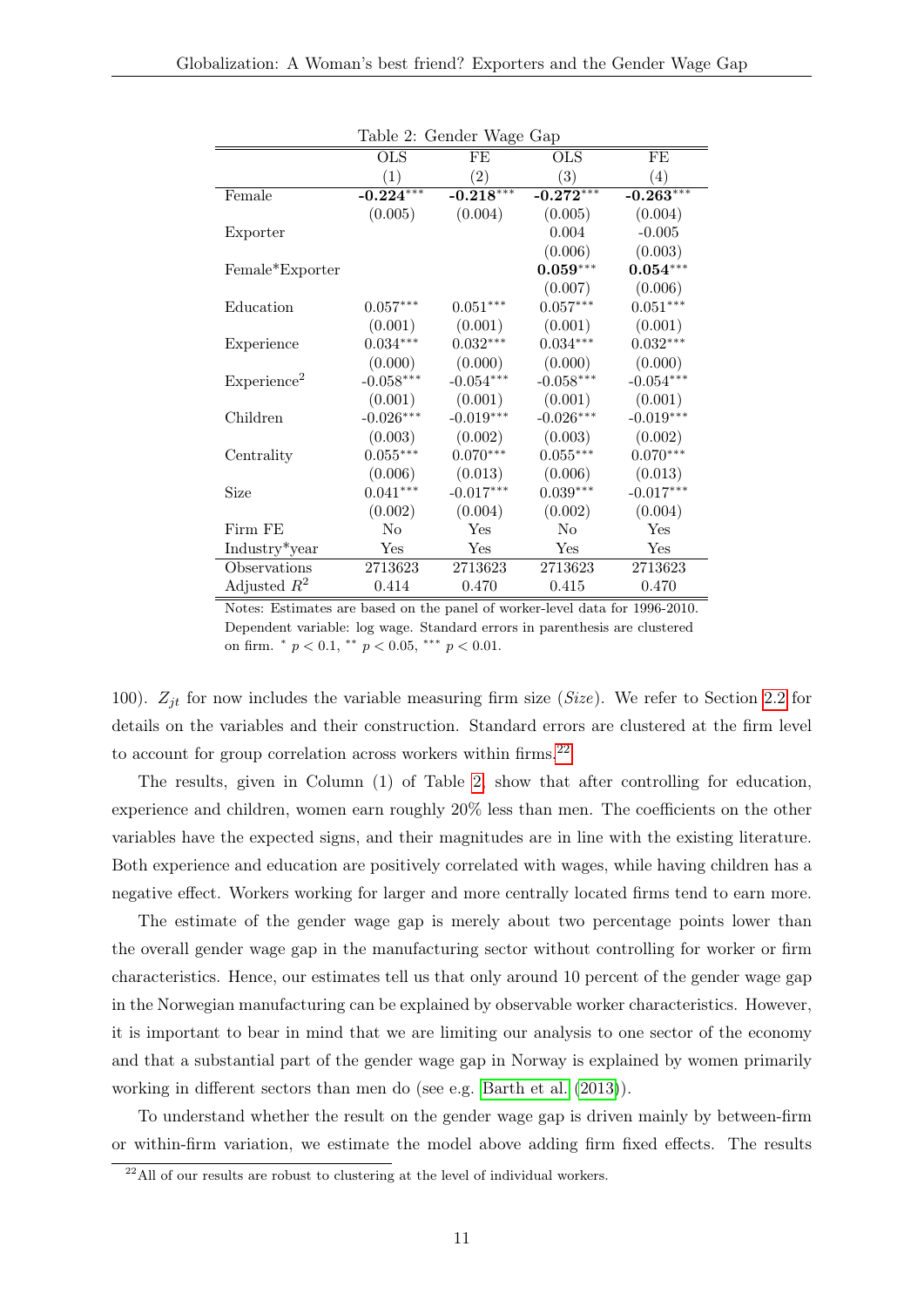from this regression, presented in Column (2) of Table [2,](#page-11-1) show that the within-firm gender gap is only slightly lower than the overall gender gap. This tells us that the aggregate gender wage gap stems mostly from female and male workers being paid different wages within a firm rather than being due to differences across firms.

Exporting and the Gender Wage Gap We now examine whether there is a difference in the gender wage gap between exporters and non-exporters. We do so by adding a dummy for exporting firms, as well as an interaction term between a firm's export status and the female dummy. The latter variable picks up any differential in the gender wage gap between exporting and non-exporting firms, controlling for the observable characteristics of the worker and the firm. Hence, the regression we estimate is given by:

$$
\ln w_{ijst} = \eta f e m_i + \zeta f e m_i * Exporter_{jt} + X_{it} \Psi + Z_{jt} \Theta + \delta_{st} + \varepsilon_{ijst},\tag{3}
$$

where the vector of observable characteristics of firm  $j$ ,  $Z_{jt}$ , now includes also the export status of the firm. The results from OLS and firm fixed effects regressions are given in Columns (3) and (4) of Table [2,](#page-11-1) respectively. Once we control for worker characteristics as well as firm size, we observe that the exporter premium is no longer statistically significantly different from zero.[23](#page-12-0) The results further show that the gender wage gap is still statistically significant and economically large when we account not only for observable worker and firm characteristics, but also for the exporting status. This is true both for the OLS and firm fixed effects regressions. Most interesting from our point of view is the fact that female workers seem to get a positive and significant exporter wage premium. The interaction term between being female and working for an exporting firm is positive and statistically significant. The coefficient is almost the same regardless of whether or not we include firm fixed effects. We find that in general females are paid 24 percent less, while women working at exporting firms are paid only around 19 percent less than their male peers. Thus working at an exporter seems to close the gender wage gap by around a fifth.

Subsample Analysis according to Education and Occupation In the exploratory firmlevel regressions (see Table [11](#page-27-1) in the Appendix), we found large differences between education groups, with the college graduates enjoying a larger exporter premium than less educated workers. To examine this issue further, we split the sample into workers with and without college education and estimate equation (3) separately on each sub-sample. The results are given in Table [12](#page-28-0) in the Appendix. They show that college educated workers in general get an exporter premium, even after we control for their observable characteristics and the size of the firm. This is, however, not the case for the workers without college education, where the exporter wage premium vanishes once we control for their observable characteristics and the size of the firm.

<span id="page-12-0"></span> $^{23}$ If we exclude firm size from the set of control variables, the exporter premium is again positive and significant in the OLS estimation. This is not surprising given that most exporters are large firms.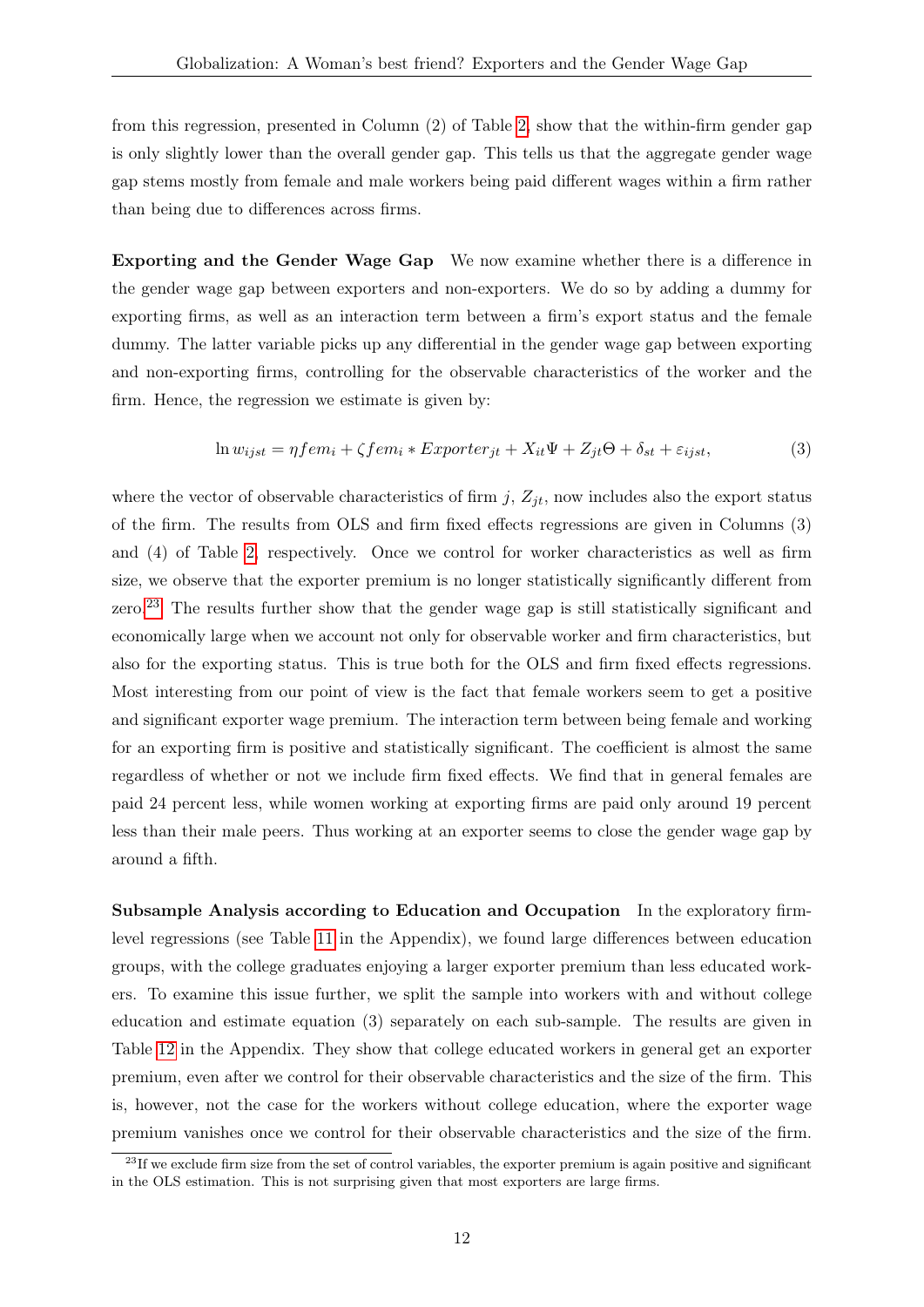The relative size of the two groups explain why the exporter premium disappears when we pool all workers: the non-college group constitues roughly 80% of the sample (Table [2\)](#page-11-1). However, in both education groups, females get a sizable exporter premium. This result holds both across firms (Columns (1) and (3)) and within firms (Columns (2) and (4) where we add firm fixed effects). The exporter female premium is larger for workers without college education. As for the a general gender wage gap, this is found for both groups of education, but our estimates suggest that the gap is larger among workers without college education.

For the last part of our sample period, from 2003 onwards, we also know the occupation of the worker. While education may be suggestive of the type of work and tasks that an employee carries out, occupation may be even more informative. We proceed by splitting the sample into eight occupational categories: Managers (Mng), Professionals (Prof), Technicians and associate professionals (Tech), Clerks, Service workers and shop and market sales workers (Service), Craft and related trades workers (Craft), Plant and machine operators and assemblers (Mchn), and Elementary occupations (Elem), leaving out two categories that are not relevant for manufacturings firms, namely Armed forces and unspecified and Skilled agricultural and fishery workers. The results are reported in Table [13](#page-29-0) in the Appendix.

We see that across all occupations, there is a statistically significant gender wage gap. This gap is smallest for Professionals, and largest for Service workers. Exporters pay a wage premium to Managers, Technicians and associate professionals, and Service workers, while Clerks as well as Plant and Machine operators and assemblers actually earn relatively less at exporters. These results seem to support the findings of [Klein et al.](#page-24-2) [\(2013\)](#page-24-2). In five of eight occupational categories, exporters pay an extra premium to females. The only statistically significant negative exporter effect on the gender wage gap is found for the group of Professionals. We also repeat this exercise adding firm fixed effects, but we do not report the results to save space. Again in five occupations we find that the gender wage gap is smaller in exporting firms. The result suggesting a larger gender wage gap in exporting firms among Professionals ceases to be statistically significant.

Allowing for Differential Returns to Worker Characteristics It might be the case that the exporters and non-exporters differ not only in terms of the gender wage gap but also in terms of the returns they offer to other worker characteristics, such as, education and experience. Therefore, we extend our specification to to allow for differential returns to all variables. We proceed first by allowing for returns to vary between exporting and non-exporting firms (Column (1)), then between females and males (Column (2)), and finally between all four subgroups  $(Column (3)).^{24}$  $(Column (3)).^{24}$  $(Column (3)).^{24}$  The results are presented in Table [14](#page-30-0) in the Appendix. Our results indicate that the return to observable characteristics such as education experience and children vary both across gender and between exporters and non-exporters. But most importantly, we find that the general exporter premium to females remains also after these differential returns have been accounted for.

<span id="page-13-0"></span><sup>24</sup>Our reference group is males in non-exporting firms.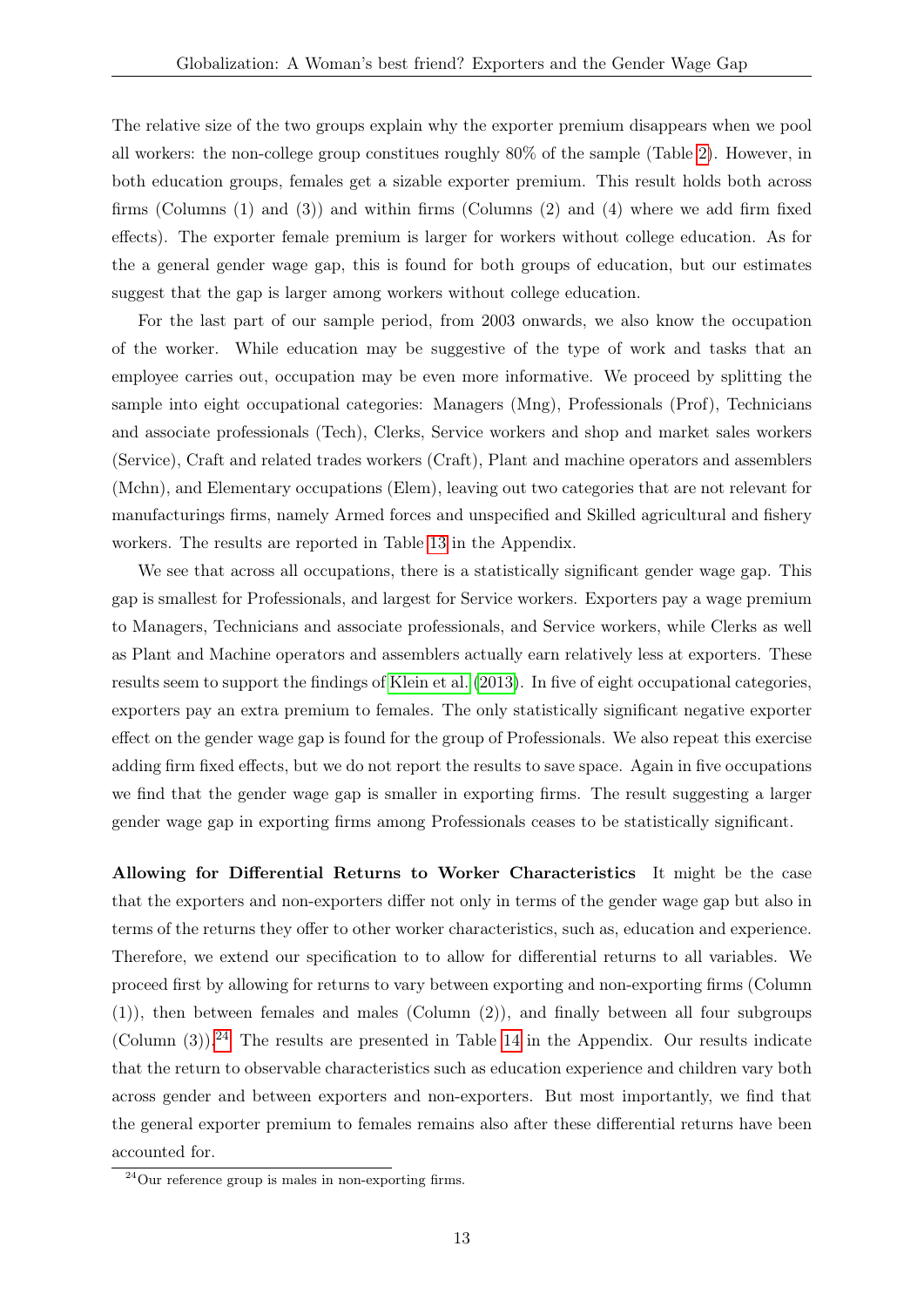#### <span id="page-14-3"></span>3.2 Exporters and the Gender Wage Gap: Controlling for Unobservables

Our analysis so far has revealed persistent differences in the gender wage gap between exporters and non-exporters when controlling for observable characteristics. What if this is because the females working for exporters are different in ways the econometrician cannot observe? May the lower gender wage gap we observe in exporting firms simply be an artifact that can be explained by exporters employing different women than non-exporters? Such differences in firms' labor force could be explained by some kind of sorting, where women with different abilities and ambitions seek to be employed by exporters, or due to exporters being better at screening and thus employing women with higher productivity than non-exporters. To explore this issue we need to control for unobservable characteristics of the workers which affect their productivity. The most straightforward way of doing so is by adding worker fixed effects to the regressions. These fixed effects will account for all time-invariant heterogeneity of the workers, including their gender.<sup>[25](#page-14-0)</sup> This means that we will not be able to identify the overall gender wage gap using this methodology. However, our interaction of interest between being female and working for an exporter is still identified in this framework. The coefficient on this variable will tell us how large the differential gender wage gap between exporters and non-exporters is, conditional on observable, time-varying characteristics of the worker and the firm, as well as unobservable time-invariant characteristics of the worker. If we believe that ability and ambition do not change over time, they will now be accounted for in the analysis. We proceed by estimating a model based on

<span id="page-14-2"></span>
$$
\ln w_{ijst} = \zeta fem_i * Experter_{jt} + X_{it}\Pi + Z_{jt}K + \lambda_{st} + \vartheta_i + \varepsilon_{ijst},\tag{4}
$$

where  $X_{it}$  is again a vector of time-varying characteristics of the worker,  $Z_{jt}$  is a vector of timevarying characteristics of the firm including its exporter status,  $\delta_{st}$  is the industry-year fixed effect, and  $\vartheta_i$  is the worker fixed effect.<sup>[26](#page-14-1)</sup> The results from this regression are given in Table [3,](#page-15-0) for the whole sample (Column (1)), as well as for the two education groups separately (Columns  $(2)-(3)$ .

These results tell a very different story. The coefficient on our interaction variable  $Female*$ Exporter is statistically significant and negative for college graduates. In the pooled sample and the subsample of workers without college education, it also bears a negative sign but it is not statistically significant. In other words, when we account for unobservable heterogeneity among the workers, females no longer earn a gender-specific exporter premium. This suggests that the observable characteristics that we included in our previuos regressions did not capture all the relevant aspects of a worker's productivity and that exporters hire more "able" workers, in terms of unobservable characteristics. Taking these unobservable characteristics into account, there is a wage penalty for college educated women working in exporting firms of about 3 percentage

<span id="page-14-1"></span><span id="page-14-0"></span><sup>25</sup>No workers in our sample switch gender.

<sup>&</sup>lt;sup>26</sup>Recall that the *Centrality* dummy is defined based on where the worker lives. Since workers move during a spell, we are able to include this variable in the regressions.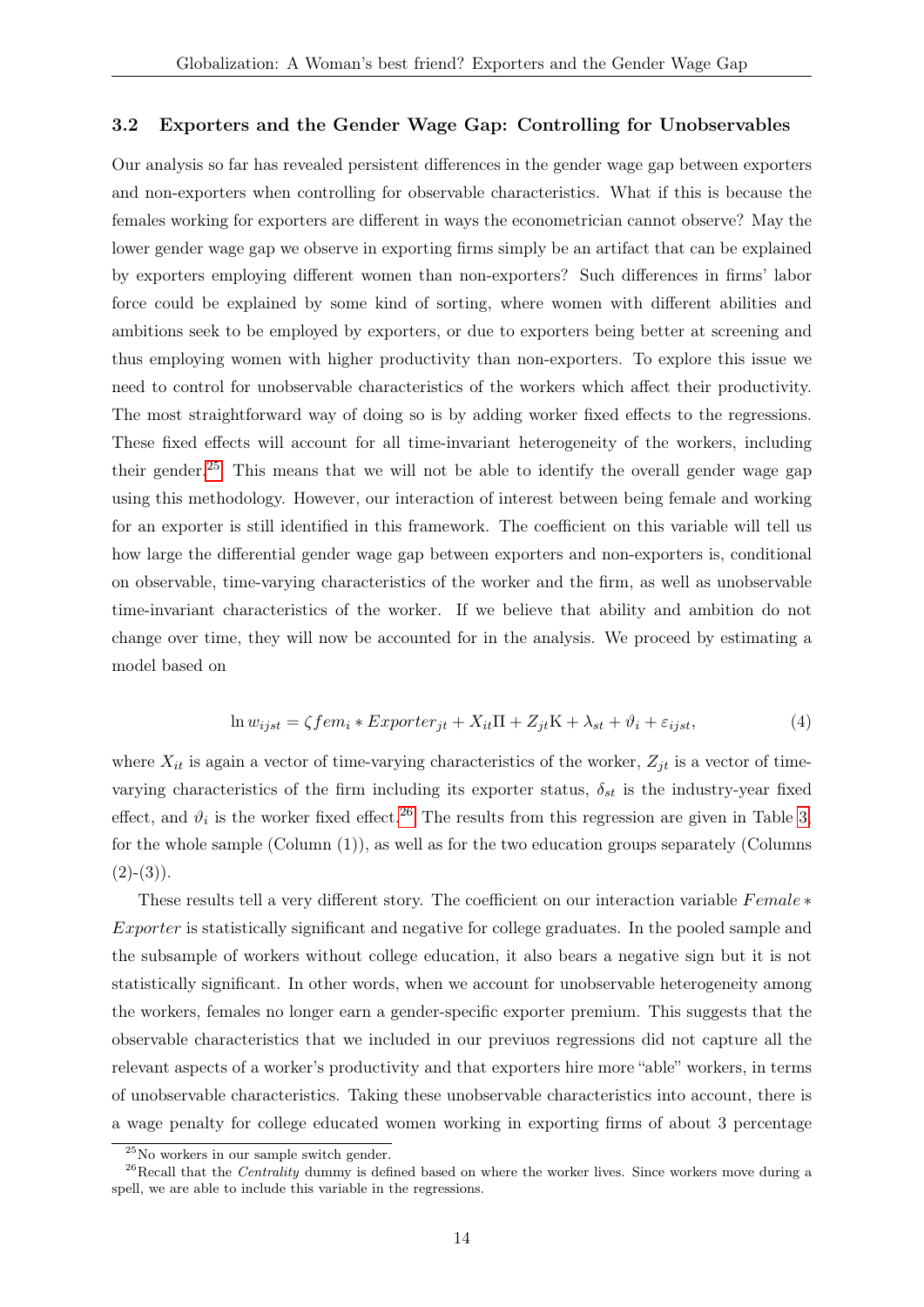|                            |             | Spell FE<br>Worker FE |                    |                  |                |             |  |
|----------------------------|-------------|-----------------------|--------------------|------------------|----------------|-------------|--|
|                            | All         | Non                   | Coll               | All              | Non            | Coll        |  |
|                            | (1)         | $\left( 2\right)$     | (3)                | $\left(4\right)$ | (5)            | (6)         |  |
| Exporter                   | $0.005*$    | 0.005                 | 0.009              | 0.003            | 0.004          | 0.008       |  |
|                            | (0.003)     | (0.003)               | (0.006)            | (0.004)          | (0.004)        | (0.006)     |  |
| Female*Exporter            | $-0.007$    | $-0.003$              | $-0.029***$        | $-0.010*$        | $-0.007$       | $-0.032***$ |  |
|                            | (0.004)     | (0.005)               | (0.008)            | (0.005)          | (0.005)        | (0.010)     |  |
| Education                  | $0.066***$  | $0.076***$            | $0.089***$         | $0.063***$       | $0.075***$     | $0.063***$  |  |
|                            | (0.002)     | (0.003)               | (0.006)            | (0.002)          | (0.003)        | (0.008)     |  |
| Experience                 | $0.012***$  | $0.027***$            | $0.013^{\ast\ast}$ | $0.020**$        | $0.041***$     | 0.013       |  |
|                            | (0.005)     | (0.006)               | (0.006)            | (0.008)          | (0.010)        | (0.011)     |  |
| Experience <sup>2</sup>    | $-0.059***$ | $-0.056***$           | $-0.067***$        | $-0.053***$      | $-0.050***$    | $-0.064***$ |  |
|                            | (0.001)     | (0.001)               | (0.002)            | (0.001)          | (0.001)        | (0.002)     |  |
| Children                   | $-0.057***$ | $-0.074***$           | $-0.030***$        | $-0.066***$      | $-0.083***$    | $-0.035***$ |  |
|                            | (0.004)     | (0.004)               | (0.007)            | (0.006)          | (0.006)        | (0.009)     |  |
| Centrality                 | $0.018***$  | $0.014***$            | $0.020***$         | 0.001            | $-0.004$       | 0.010       |  |
|                            | (0.004)     | (0.005)               | (0.005)            | (0.007)          | (0.008)        | (0.007)     |  |
| Size                       | $0.027***$  | $0.030***$            | $0.016***$         | $0.045***$       | $0.044***$     | $0.038***$  |  |
|                            | (0.002)     | (0.002)               | (0.002)            | (0.006)          | (0.006)        | (0.008)     |  |
| Worker FE                  | Yes         | Yes                   | Yes                | No               | N <sub>o</sub> | No          |  |
| Spell FE                   | No          | No                    | N <sub>o</sub>     | Yes              | Yes            | Yes         |  |
| Industry <sup>*</sup> year | Yes         | Yes                   | Yes                | Yes              | Yes            | Yes         |  |
| Observations               | 2713623     | 2160012               | 553611             | 2713623          | 2160012        | 553611      |  |
| Adjusted $R^2$             | 0.714       | 0.656                 | 0.781              | 0.750            | $0.696\,$      | 0.813       |  |

<span id="page-15-0"></span>Table 3: Worker and Spell Fixed Effects

Notes: Estimates are based on the panel of worker-level data for 1996-2010. Dependent variable: log wage. Standard errors in parenthesis are clustered on firm.  $p < 0.1$ ,  $\rightarrow p < 0.05$ ,  $\rightarrow p < 0.01$ .

points. Note that the identifying variation in this model comes from firms changing their export status and from workers moving between exporters and non-exporters. In additional regressions, not reported to save space, we find that both sources of variation are responsible for our findings.

Next, we rely on spell fixed effects rather than worker fixed effects to investigate the role of unobservables. A spell is defined as a unique worker-firm combination. This strategy uses variation coming only from firms changing their export status, holding all worker- and matchspecific time-invariant effects constant. In this way, we circumvent the problem of endogenous mobility and are able to account for firm-specific unobservable characteristics at the same time.<sup>[27](#page-15-1)</sup> The results, presented in the last three columns of Table [3,](#page-15-0) are very similar in sign and magnitude to the results with worker fixed effects. A female wage penalty of about 3.3 percentage points is found among workers with college education. A smaller, but still weakly statistically significant, effect of 1 percentage point is present in the full sample.

<span id="page-15-1"></span><sup>&</sup>lt;sup>27</sup>We could also use firm and worker fixed effects jointly to take out firm effects, but that would would still leave us with the problem of endogenous mobility.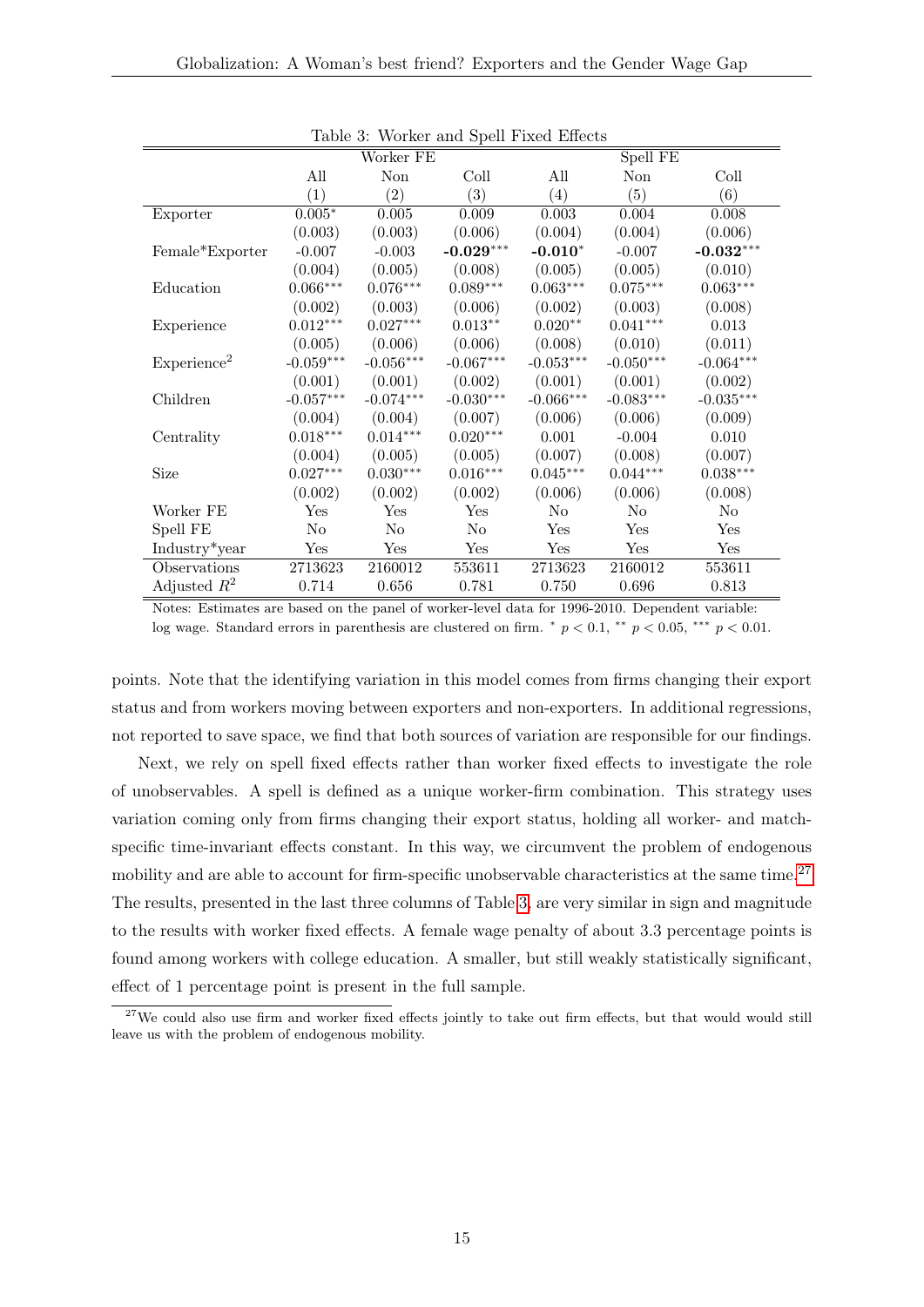## 4 Women, Commitment and the Gender Wage Gap: Exploiting Exogenous Shocks

As argued above, men are typically believed to be more committed employees than women. Over the last decades Norwegian policy makers have introduced a number of policy measures intended to promote equal rights and emancipation. Among them are a set of subsequent paternity leave reforms and a roll-out of subsidized day care for children. Doing so, policymakers have aimed to influence the relationship between partners - mothers and fathers, between parents and children, but also between employers and employees. We argue that, as a consequence, social attitudes have changed and so did the perceived commitment gap between the genders. If exporters are more dependent on employees commitment and flexibility, our hypothesis is that this change in perceived commitment will matter relatively more for these firms than for other firms. As a result, we would expect the difference in relative gender wage gap between exporters and non-exporters to be reduced. Below we proceed by exploiting the two exogenous shocks to emanipation - paternity leave and increased kindergarten coverage - and examine the impact of these on the gender wage gap differential between exporters and non-exporters. .

### 4.1 Paternity Leave Reforms

The first exogenous shock we consider consisted of legislative changes that have gradually increased the number of weeks of the parental leave that are available only to the child's father, the so called paternal quota. Unless there are special circumstances, the paternal quota weeks are lost if not taken by the father. A quota of 4 weeks was first introduced in 1993. It was extended to 5 and 6 weeks in 2005 and 2006, respectively. In 2009, the number of weeks was further extended to 10. Table [9](#page-26-1) in the Appendix provides an overview of the subsequent reforms. These legislative changes have resulted in a huge increase in the fraction of fathers taking at least 8 weeks of leave. This share went up from 8.4% in 1996 (the first year of our sample), to 10.8% in 2003 and 40.6% in 2010 (the last year of our sample).

We argue that it is likely that the change in fathers' behaviour has had an impact on the perceived commitment gap between men and women. Our presumption is supported by timeuse surveys of parents and the time they spend on domestic tasks (see [Kitterød](#page-24-9) [\(2012\)](#page-24-9) ). The surveys show that over the last couple of decades mothers in Norway have consistently reduced the time they spend on childcare and household chores, while the opposite is true for fathers. In our empirical analysis, we proxy for the change in the perceived commitment gap between men and women, using the fraction of fathers taking at least 8 weeks of leave in a given year. As argued in Section [2.2,](#page-7-4) we choose 8 weeks as our cutoff because a two-month long absence from work is substantial and disruptive enough to affect the employers' perceptions. In line with our hypothesis that a change in the perceived commitment gap should affect exporters relatively more, our variable of interest is a triple interaction between the female dummy, the exporter dummy and the parental leave variable. It captures us how the gender wage gap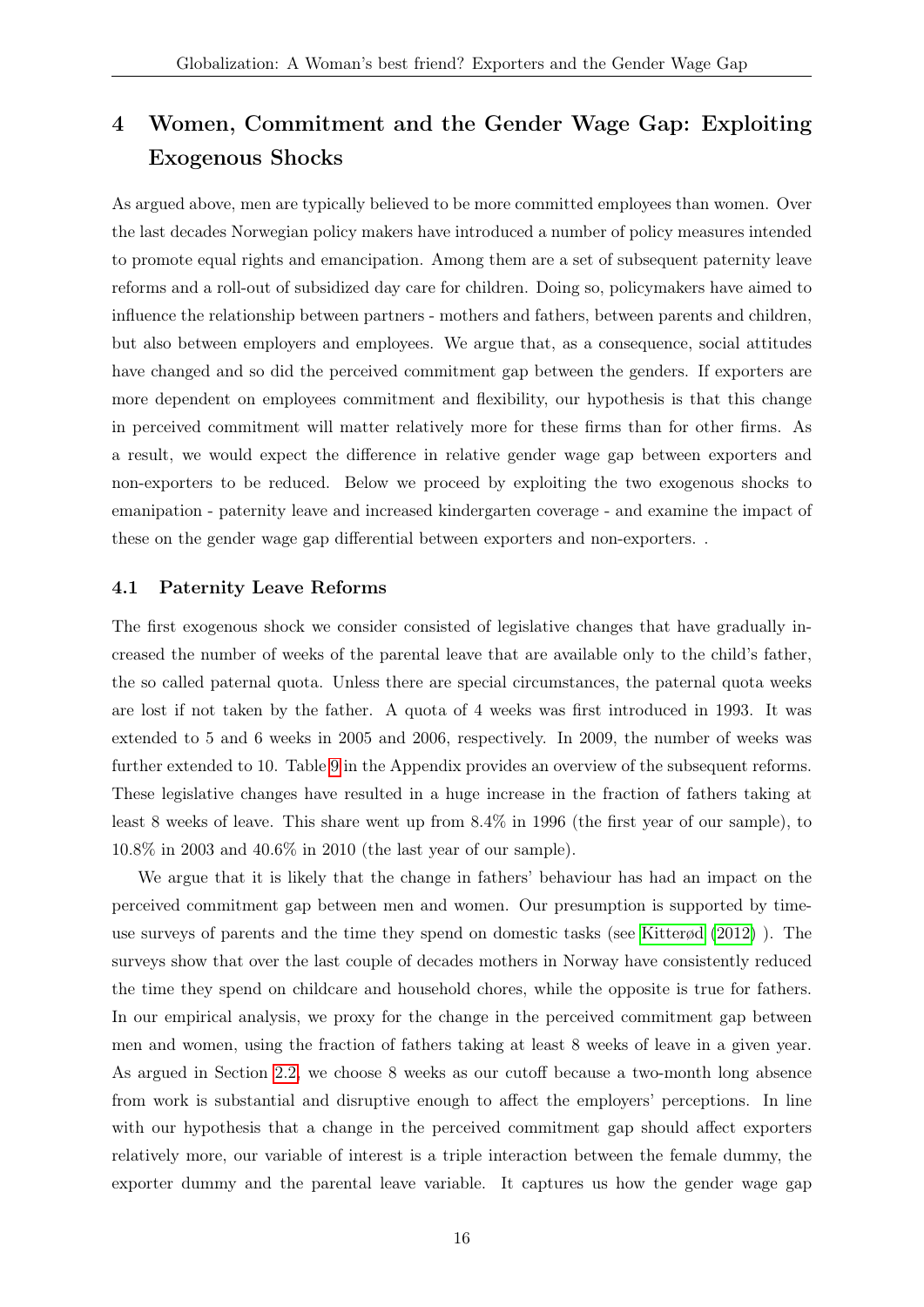differential between exporters and non-exporters evolved with the change in social attitudes. The specification also includes the other components of the triple interaction separately.

The estimation results, presented in Table [4,](#page-17-0) confirm our priors. We find that the gender wage gap is higher in exporting firms than in non-exporters, and more importantly that the difference between the two narrows down with the change in social attitudes. All of the estimated coefficients are statistically significant, with all but one being significant at the one percent level. This is true for the full sample as well as for subsample of college educated workers and workers without college education. As one would expect, the results are stronger when we focus our attention to workers in their reproductive years, i.e., those under 45 years of age (see the last three columns of the table). They are also stronger for college graduates.

|                         |              | All Workers |                             |             | Workers $< 45$ years old |                      |
|-------------------------|--------------|-------------|-----------------------------|-------------|--------------------------|----------------------|
|                         | All          | Non         | Coll                        | All         | Non                      | Coll                 |
|                         | (1)          | (2)         | (3)                         | (4)         | (5)                      | (6)                  |
| Exporter                | $-0.014***$  | $-0.010**$  | $-0.014*$                   | $-0.009*$   | $-0.005$                 | $-0.013$             |
|                         | (0.005)      | (0.005)     | (0.008)                     | (0.006)     | (0.005)                  | (0.008)              |
| Female*Exporter         | $-0.029***$  | $-0.027***$ | $-0.047***$                 | $-0.039***$ | $-0.034***$              | $-0.063***$          |
|                         | (0.007)      | (0.007)     | (0.014)                     | (0.010)     | (0.010)                  | (0.018)              |
| Female*Exporter*PL      | $0.185***$   | $0.196***$  | $0.125*$                    | $0.251***$  | $0.254***$               | $0.219**$            |
|                         | (0.036)      | (0.039)     | (0.067)                     | (0.052)     | (0.058)                  | (0.090)              |
| Exporter*PL             | $0.136***$   | $0.108***$  | $0.164***$                  | $0.104***$  | $0.072^{\ast\ast}$       | $0.135^{***}\,$      |
|                         | (0.029)      | (0.027)     | (0.042)                     | (0.032)     | (0.032)                  | (0.049)              |
| Education               | $0.063***$   | $0.075***$  | $0.063***$                  | $0.069***$  | $0.083***$               | $0.062***$           |
|                         | (0.002)      | (0.003)     | (0.008)                     | (0.003)     | (0.003)                  | (0.008)              |
| Experience              | $0.021***$   | $0.042***$  | 0.014                       | $0.009\,$   | $0.030**$                | $-0.009$             |
|                         | (0.008)      | (0.010)     | (0.011)                     | (0.011)     | (0.012)                  | (0.013)              |
| Experience <sup>2</sup> | $-0.054***$  | $-0.051***$ | $-0.065***$                 | $-0.064***$ | $-0.074***$              | $-0.047***$          |
|                         | (0.001)      | (0.001)     | (0.002)                     | (0.004)     | (0.005)                  | (0.005)              |
| Children                | $-0.067***$  | $-0.084***$ | $\textnormal{-}0.035^{***}$ | $-0.076***$ | $-0.096***$              | $-0.043***$          |
|                         | (0.006)      | (0.006)     | (0.009)                     | (0.006)     | (0.006)                  | (0.009)              |
| Centrality              | $0.001\,$    | $-0.004$    | 0.011                       | $-0.000$    | $-0.005$                 | 0.008                |
|                         | (0.007)      | (0.008)     | (0.007)                     | (0.008)     | (0.008)                  | (0.008)              |
| Size                    | $0.045***$   | $0.045***$  | $0.038^{\ast\ast\ast}$      | $0.045***$  | $0.045^{***}\,$          | $0.031***$           |
|                         | (0.006)      | (0.006)     | (0.008)                     | (0.006)     | (0.006)                  | (0.008)              |
| Spell FE                | Yes          | Yes         | Yes                         | Yes         | Yes                      | $\operatorname{Yes}$ |
| Female*year             | $_{\rm Yes}$ | Yes         | Yes                         | Yes         | Yes                      | Yes                  |
| Industry*year           | Yes          | Yes         | Yes                         | Yes         | Yes                      | Yes                  |
| Observations            | 2713623      | 2160012     | 553611                      | 1621583     | 1267545                  | 354038               |
| Adjusted $R^2$          | 0.750        | 0.696       | 0.813                       | 0.733       | 0.688                    | $0.787\,$            |

<span id="page-17-0"></span>Table 4: Paternity leave and the Gender Wage Gap

Notes: Estimates are based on the panel of worker-level data for 1996-2010. Dependent variable: log wage. PL is year specific and is defined as the share of men on paternity leave taking at least 8 weeks of leave. Standard errors in parenthesis are clustered on firm.  $\degree p < 0.1$ ,  $\degree\degree p < 0.05$ ,  $\degree\degree\degree p < 0.01$ .

The magnitude of the estimated effects is economically meaningful. Let us consider the estimates from the last column, i.e., those pertaining college educated workers under 45 years of age. The change in the share of fathers taking at least two months of paternity leave between 1996 and 2008 results in the gender wage gap in exporters going from being on average 4.5 percent higher than in other firms to being only 3.3 percent higher. For the subsample of workers without college education, the corresponding gap of 1.3 percent is driven all the way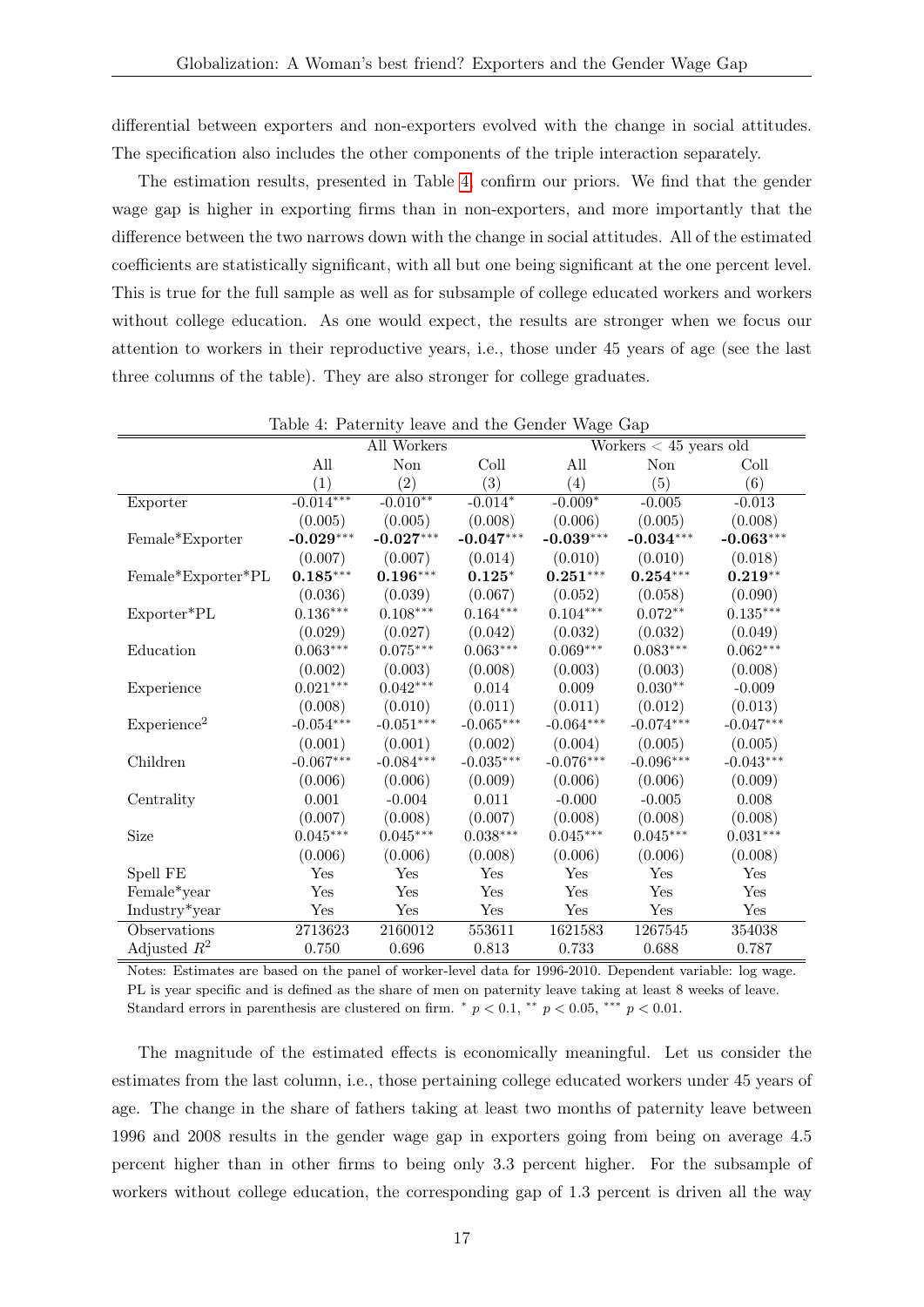down to zero.

### 4.2 Kindergarten Roll-out

Now we move on to exploit an alternative shock in our identification strategy. In 2003, the Norwegian government initiated a substantial expansion of kindergarten coverage. The goal was to offer all children a high quality, low price place in a public or private kindergarten. Possibly just as important, the roll out of kindergarten places also meant much more reliable as well as full time day care. The initiative resulted in a massive change: 9 of 10 children between the ages of 1 and 6 attended kindergarten in 2009, as compared to 54% in 1996 and 63% in 2001. The increase in kindergarten coverage proceeded at different speeds in different regions of the country.

In our estimation, we examine whether the gender wage gap differential between exporters and non-exporters was affected by the increase in availability of kindergarten places in a given location. The measure of interest is the share of children between the ages of 1 and 5 enrolled in kindergarten. The logic behind this approach is that greater availability of reliable child care is associated with fewer disruptions to mothers' working hours and thus allows them to exhibit greater commitment to their jobs. Thus the availability of kindergartens should be negatively correlated with the perceived differences in work commitment between genders, which matters relatively more for commitment-dependent firms. As the speed of the kindergarten roll-out may have been related to locational characteristics, we control for county-year fixed effects.<sup>[28](#page-18-0)</sup>

Table [5](#page-19-0) shows that our results on the impact of the kindergarten reform are consistent with those found for the paternity leave (see Table [4\)](#page-17-0). We find that the gender wage gap differential between exporters and non-exporters went down as a larger share of children of the relevant age was enrolled in kindergarten in a given location in a given year. The coefficients of interest are statistically significant in all specifications. As expected, the gender wage gap differential between exporters and non-exporters is higher for women in their reproductive years (i.e., those under 45).

The estimates are also economically meaningful. Let us again focus on the last column of the table pertaining to college educated workers under 45 years of age. The estimated coefficients suggest that an increase in the average kindergarten coverage from that observed in 2000 (the first year for which such data are available) to that observed in 2009 would change the gender wage gap differential between exporters and non-exporters from about 5 percent to zero. In other words, it would eliminate the wage penalty faced by college educated females working for exporting firms.

<span id="page-18-0"></span><sup>28</sup>There are 439 municipalities and 19 counties in Norway.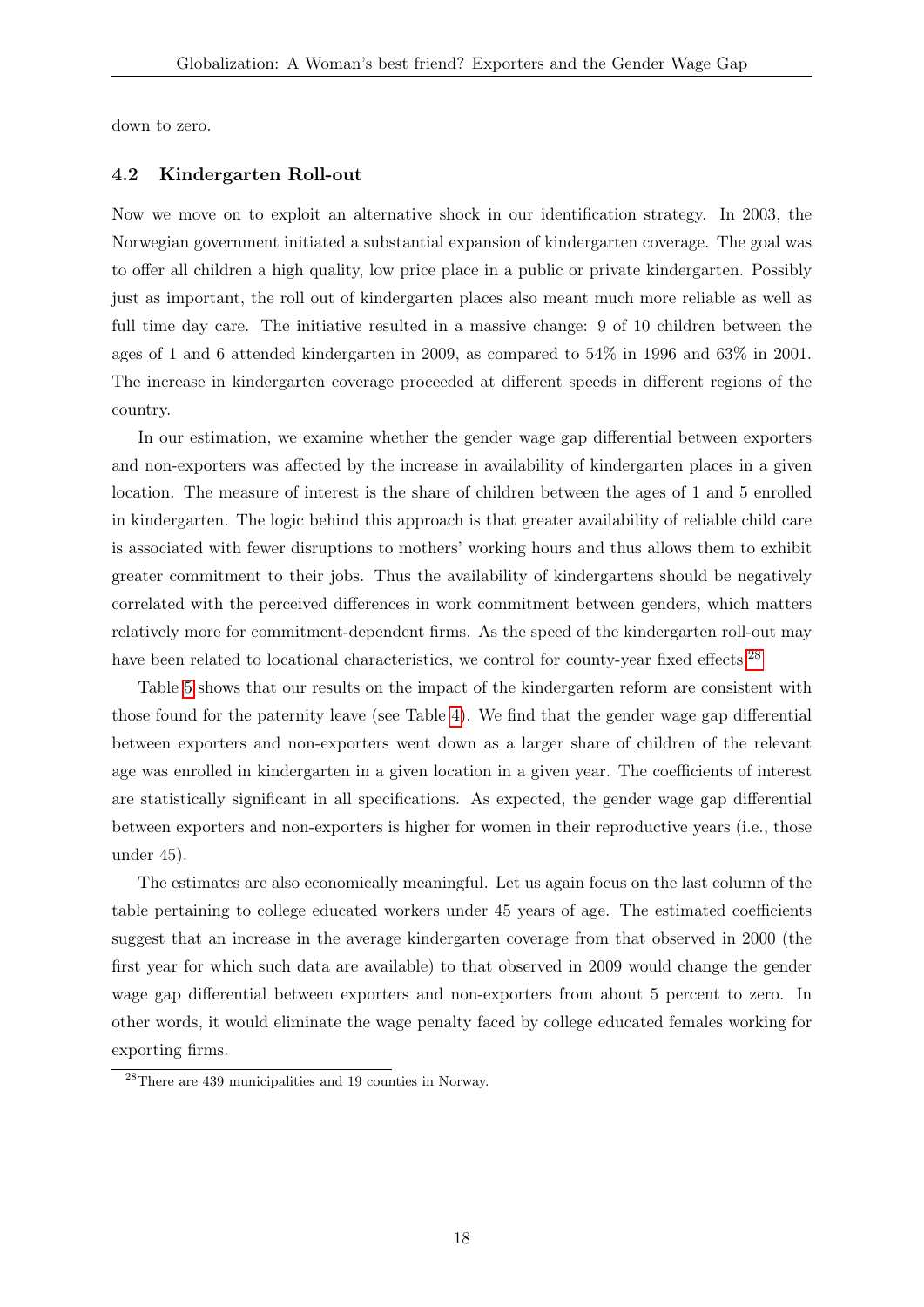|                         | Table 5: Kindergarten and the Gender Wage Gap |                    |             |             |                          |             |  |  |  |
|-------------------------|-----------------------------------------------|--------------------|-------------|-------------|--------------------------|-------------|--|--|--|
|                         |                                               | <b>All Workers</b> |             |             | Workers $< 45$ years old |             |  |  |  |
|                         | All                                           | Non                | Coll        | All         | Non                      | Coll        |  |  |  |
|                         | (1)                                           | $\left( 2\right)$  | (3)         | (4)         | (5)                      | (6)         |  |  |  |
| Exporter                | $-0.053***$                                   | $-0.042***$        | $-0.052$    | $-0.029$    | $-0.015$                 | $-0.037$    |  |  |  |
|                         | (0.016)                                       | (0.015)            | (0.035)     | (0.018)     | (0.018)                  | (0.037)     |  |  |  |
| Female*Exporter         | $-0.150***$                                   | $-0.152***$        | $-0.167**$  | $-0.189***$ | $-0.197***$              | $-0.178**$  |  |  |  |
|                         | (0.028)                                       | (0.029)            | (0.070)     | (0.040)     | (0.042)                  | (0.085)     |  |  |  |
| Female*Exporter*KG      | $0.002***$                                    | $0.002***$         | $0.002**$   | $0.002***$  | $0.003***$               | $0.002*$    |  |  |  |
|                         | (0.000)                                       | (0.000)            | (0.001)     | (0.001)     | (0.001)                  | (0.001)     |  |  |  |
| Exporter*KG             | $-0.002***$                                   | $-0.003***$        | $-0.002***$ | $-0.003***$ | $-0.003***$              | $-0.003***$ |  |  |  |
|                         | (0.000)                                       | (0.000)            | (0.001)     | (0.000)     | (0.001)                  | (0.001)     |  |  |  |
| Female*KG               | $0.001***$                                    | $0.001^{***}\,$    | $0.001**$   | $0.000**$   | 0.000                    | 0.001       |  |  |  |
|                         | (0.000)                                       | (0.000)            | (0.000)     | (0.000)     | (0.000)                  | (0.000)     |  |  |  |
| KG                      | $-0.001***$                                   | $-0.000**$         | $-0.000$    | $-0.000$    | $-0.000$                 | 0.000       |  |  |  |
|                         | (0.000)                                       | (0.000)            | (0.000)     | (0.000)     | (0.000)                  | (0.001)     |  |  |  |
| Education               | $0.073***$                                    | $0.088***$         | $0.057***$  | $0.080***$  | $0.097***$               | $0.057***$  |  |  |  |
|                         | (0.003)                                       | (0.004)            | (0.009)     | (0.003)     | (0.004)                  | (0.009)     |  |  |  |
| Experience              | $0.033***$                                    | $0.041***$         | $0.029**$   | $0.020*$    | $0.028***$               | 0.005       |  |  |  |
|                         | (0.008)                                       | (0.009)            | (0.015)     | (0.011)     | (0.011)                  | (0.019)     |  |  |  |
| Experience <sup>2</sup> | $-0.052***$                                   | $-0.049***$        | $-0.060***$ | $-0.054***$ | $-0.064***$              | $-0.033***$ |  |  |  |
|                         | (0.001)                                       | (0.001)            | (0.002)     | (0.004)     | (0.005)                  | (0.006)     |  |  |  |
| Children                | $-0.068***$                                   | $-0.087***$        | $-0.034***$ | $-0.076***$ | $-0.096***$              | $-0.041***$ |  |  |  |
|                         | (0.007)                                       | (0.007)            | (0.012)     | (0.007)     | (0.007)                  | (0.012)     |  |  |  |
| Centrality              | 0.010                                         | 0.010              | 0.005       | 0.006       | $0.007\,$                | $-0.000$    |  |  |  |
|                         | (0.006)                                       | (0.008)            | (0.010)     | (0.008)     | (0.010)                  | (0.012)     |  |  |  |
| Size                    | $0.047***$                                    | $0.045***$         | $0.042***$  | $0.045***$  | $0.043***$               | $0.038***$  |  |  |  |
|                         | (0.009)                                       | (0.007)            | (0.012)     | (0.008)     | (0.007)                  | (0.011)     |  |  |  |
| Spell FE                | Yes                                           | Yes                | Yes         | Yes         | Yes                      | Yes         |  |  |  |
| $County*year$           | Yes                                           | Yes                | Yes         | Yes         | Yes                      | Yes         |  |  |  |
| Industry*year           | Yes                                           | Yes                | Yes         | Yes         | Yes                      | Yes         |  |  |  |
| Observations            | 1896790                                       | 1485425            | 411365      | 1099014     | 842514                   | 256500      |  |  |  |
| Adjusted $R^2$          | 0.757                                         | 0.700              | 0.816       | 0.736       | 0.689                    | 0.786       |  |  |  |

<span id="page-19-0"></span>Table 5: Kindergarten and the Gender Wage Gap

Notes: Estimates are based on the panel of worker-level data for 2000-2010. Dependent variable: log wage. KG is year and municipality specific and is defined as the share of children between the ages of 1 and 5 enrolled in kindergarten. Norway has 19 counties and 439 municipalities.

Standard errors in parenthesis are clustered on firm.  $p < 0.1$ ,  $\alpha p < 0.05$ ,  $\alpha p p < 0.01$ .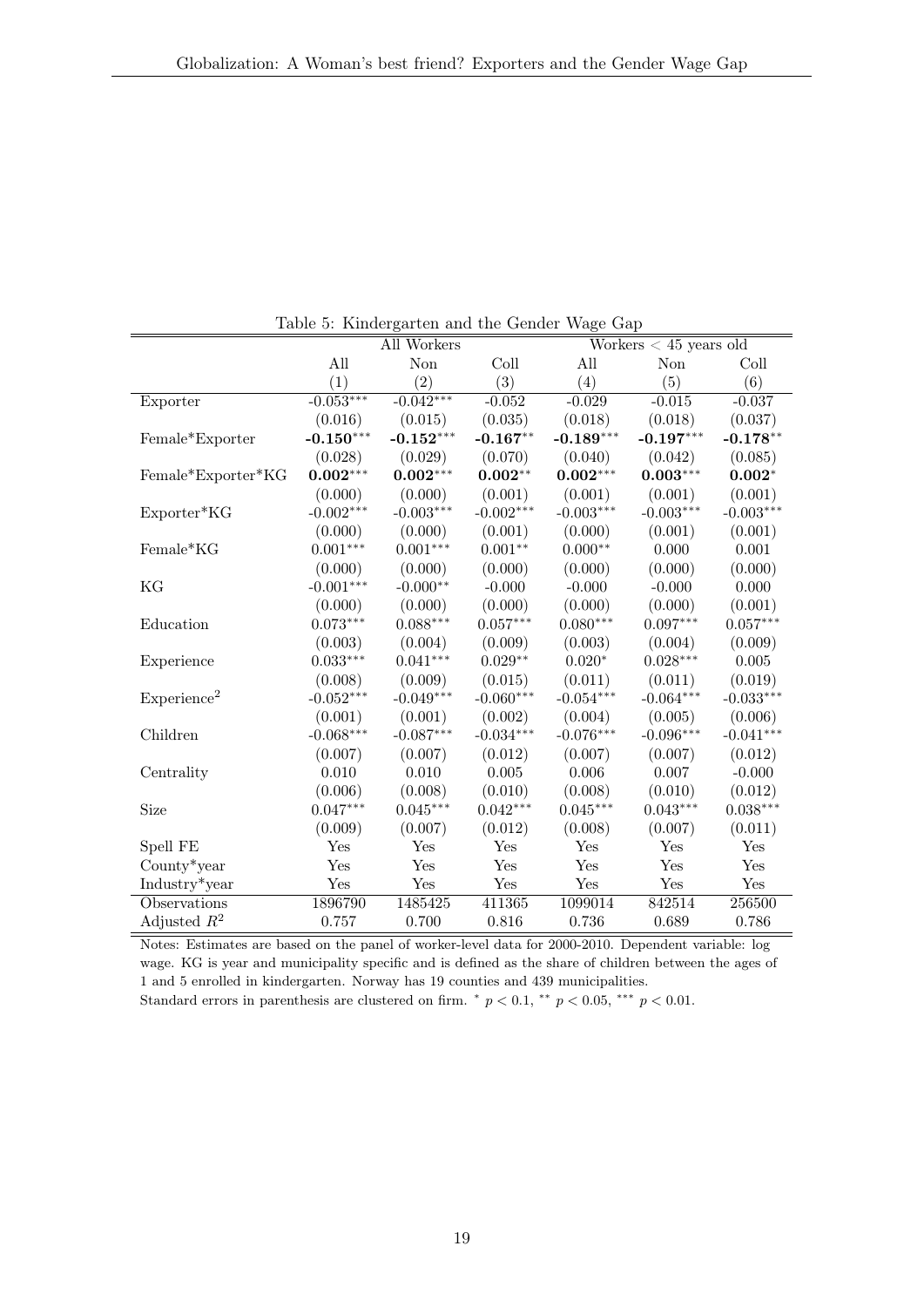## 5 Exporter Heterogeneity and the Gender Wage Gap

So far our analysis has focused on differential gender wage gaps beween exporters and nonexporters. However, exporters differ substantially in their size, organization and technology. Now we set out to exploit the heterogeneity among exporters. It has been documented that firms exporting to a large number of locations tend to be larger and more productive [\(Bernard](#page-23-6) [et al.](#page-23-6) [\(2011\)](#page-23-6), [Eaton et al.](#page-23-7) [\(2011\)](#page-23-7)). It is also likely that these firms have even higher expectations vis a vis their employees than other exporters, which may translate into them having an even larger gender wage gap.

|                                      |             | relation of Enport Bestinations |             |
|--------------------------------------|-------------|---------------------------------|-------------|
|                                      | All         | Non-college                     | College     |
|                                      | (1)         | (2)                             | (3)         |
| 1-3 Destinations                     | 0.004       | 0.005                           | 0.005       |
|                                      | (0.003)     | (0.003)                         | (0.006)     |
| 4-10 Destinations                    | 0.004       | 0.003                           | 0.015       |
|                                      | (0.006)     | (0.006)                         | (0.009)     |
| $>10$ Destinations                   | 0.007       | 0.006                           | 0.016       |
|                                      | (0.007)     | (0.007)                         | (0.011)     |
| Female <sup>*</sup> 1-3 Destinations | $-0.010**$  | $-0.009*$                       | $-0.025**$  |
|                                      | (0.005)     | (0.005)                         | (0.011)     |
| Female*4-10 Destinations             | $-0.012*$   | $-0.007$                        | $-0.039***$ |
|                                      | (0.007)     | (0.007)                         | (0.014)     |
| $Female* > 10$ Destinations          | $-0.024***$ | $-0.020**$                      | $-0.043**$  |
|                                      | (0.009)     | (0.009)                         | (0.017)     |
| Education                            | $0.063***$  | $0.075***$                      | $0.063***$  |
|                                      | (0.002)     | (0.003)                         | (0.008)     |
| Experience                           | $0.020**$   | $0.041***$                      | 0.013       |
|                                      | (0.008)     | (0.010)                         | (0.011)     |
| Experience <sup>2</sup>              | $-0.053***$ | $-0.050***$                     | $-0.064***$ |
|                                      | (0.001)     | (0.001)                         | (0.002)     |
| Children                             | $-0.066***$ | $-0.083***$                     | $-0.035***$ |
|                                      | (0.006)     | (0.006)                         | (0.009)     |
| Centrality                           | 0.001       | $-0.004$                        | 0.010       |
|                                      | (0.007)     | (0.008)                         | (0.007)     |
| Size                                 | $0.045***$  | $0.044***$                      | $0.038***$  |
|                                      | (0.006)     | (0.006)                         | (0.008)     |
| Spell FE                             | Yes         | Yes                             | Yes         |
| Industry*year                        | Yes         | Yes                             | Yes         |
| Observations                         | 2713623     | 2160012                         | 553611      |
| Adjusted $R^2$                       | 0.750       | 0.696                           | 0.813       |
|                                      |             |                                 |             |

<span id="page-20-0"></span>Table 6: Number of Export Destinations

Notes: Estimates are based on the panel of worker-level data for 1996-2010. Dependent variable: log wage. Standard errors in parenthesis are clustered on firm.  $\degree p < 0.1, \degree \degree p < 0.05, \degree \degree \degree p < 0.01.$ 

To examine this issue we split the exporting firms into three bins: those exporting to between 1 and 3 destinations, 4-10 destinations and those serving more than 10 destinations. Then we allow the gender wage gap to be different across bins and estimate the model given by [\(4\)](#page-14-2) using spell fixed effects. As expected, we find that the coefficient on the Female∗Exporter interaction becomes more negative as the number of destinations increases (see Table [6\)](#page-20-0). This means that the gender wage gap is higher in exporters serving a larger number of markets. While the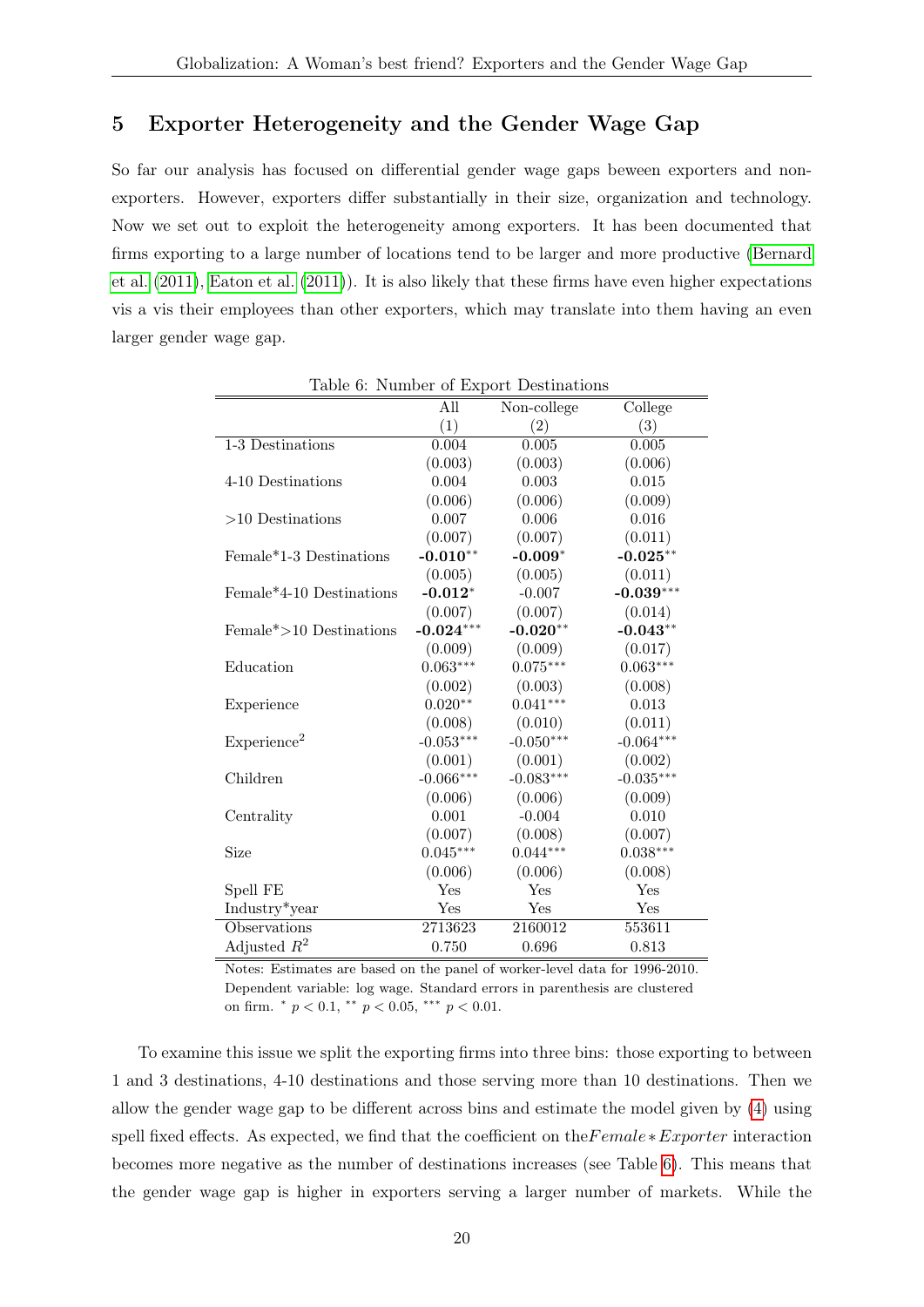difference between estimated coefficients of interest is statistically significant in the full sample and the subsample of workers without college education, this is not true for college educated workers.

## 6 Addressing an Alternative Explanation

Finally, we turn to a possible alternative interpretation for our baseline findings of a higher gender wage gap among exporting firms. Becker's (1957) theory of taste-based discrimination predicts that only very profitable firms can afford to discriminate. As exporters are more profitable than other firms, they may be better positioned to engage in costly discrimination against women. In other words, Becker's theory would lead to the same prediction of a higher gender wage gap among exporters, but its interpretation would be different.

<span id="page-21-0"></span>

|                         |             | Table 7: Multinationals, Profitability and Size |             |
|-------------------------|-------------|-------------------------------------------------|-------------|
|                         | All         | Non-college                                     | College     |
|                         | (1)         | (2)                                             | (3)         |
| Exporter                | 0.003       | 0.003                                           | 0.007       |
|                         | (0.004)     | (0.004)                                         | (0.006)     |
| Female*Exporter         | $-0.008$    | $-0.006$                                        | $-0.030***$ |
|                         | (0.005)     | (0.005)                                         | (0.011)     |
| <b>MNC</b>              | $-0.016**$  | $-0.012*$                                       | $-0.017*$   |
|                         | (0.008)     | (0.007)                                         | (0.010)     |
| Female*MNC              | $-0.001$    | 0.002                                           | $-0.002$    |
|                         | (0.006)     | (0.007)                                         | (0.008)     |
| Size                    | $0.051***$  | $0.050***$                                      | $0.042***$  |
|                         | (0.006)     | (0.006)                                         | (0.009)     |
| Female*Size             | $-0.023***$ | $-0.022***$                                     | $-0.018*$   |
|                         | (0.006)     | (0.006)                                         | (0.010)     |
| Profitability           | $0.006***$  | $0.006***$                                      | $0.006***$  |
|                         | (0.001)     | (0.001)                                         | (0.001)     |
| Female*Profitability    | $-0.001*$   | $-0.002**$                                      | 0.001       |
|                         | (0.001)     | (0.001)                                         | (0.001)     |
| Education               | $0.063***$  | $0.075***$                                      | $0.063***$  |
|                         | (0.002)     | (0.003)                                         | (0.008)     |
| Experience              | $0.020**$   | $0.041***$                                      | 0.013       |
|                         | (0.008)     | (0.010)                                         | (0.012)     |
| Experience <sup>2</sup> | $-0.053***$ | $-0.050***$                                     | $-0.064***$ |
|                         | (0.001)     | (0.001)                                         | (0.002)     |
| Children                | $-0.066***$ | $-0.083***$                                     | $-0.035***$ |
|                         | (0.006)     | (0.006)                                         | (0.009)     |
| Centrality              | 0.001       | $-0.004$                                        | 0.011       |
|                         | (0.007)     | (0.008)                                         | (0.007)     |
| Spell FE                | Yes         | Yes                                             | Yes         |
| Industry*year           | Yes         | Yes                                             | Yes         |
| Observations            | 2713623     | 2160012                                         | 553611      |
| Adjusted $R^2$          | 0.750       | 0.696                                           | 0.813       |

Notes: Estimates are based on the panel of worker-level data for 1996-2010. Dependent variable: log wage. Dummy for missing profitability included. Standard errors in parenthesis are clustered on firm.

\*  $p < 0.1$ , \*\*  $p < 0.05$ , \*\*\*  $p < 0.01$ .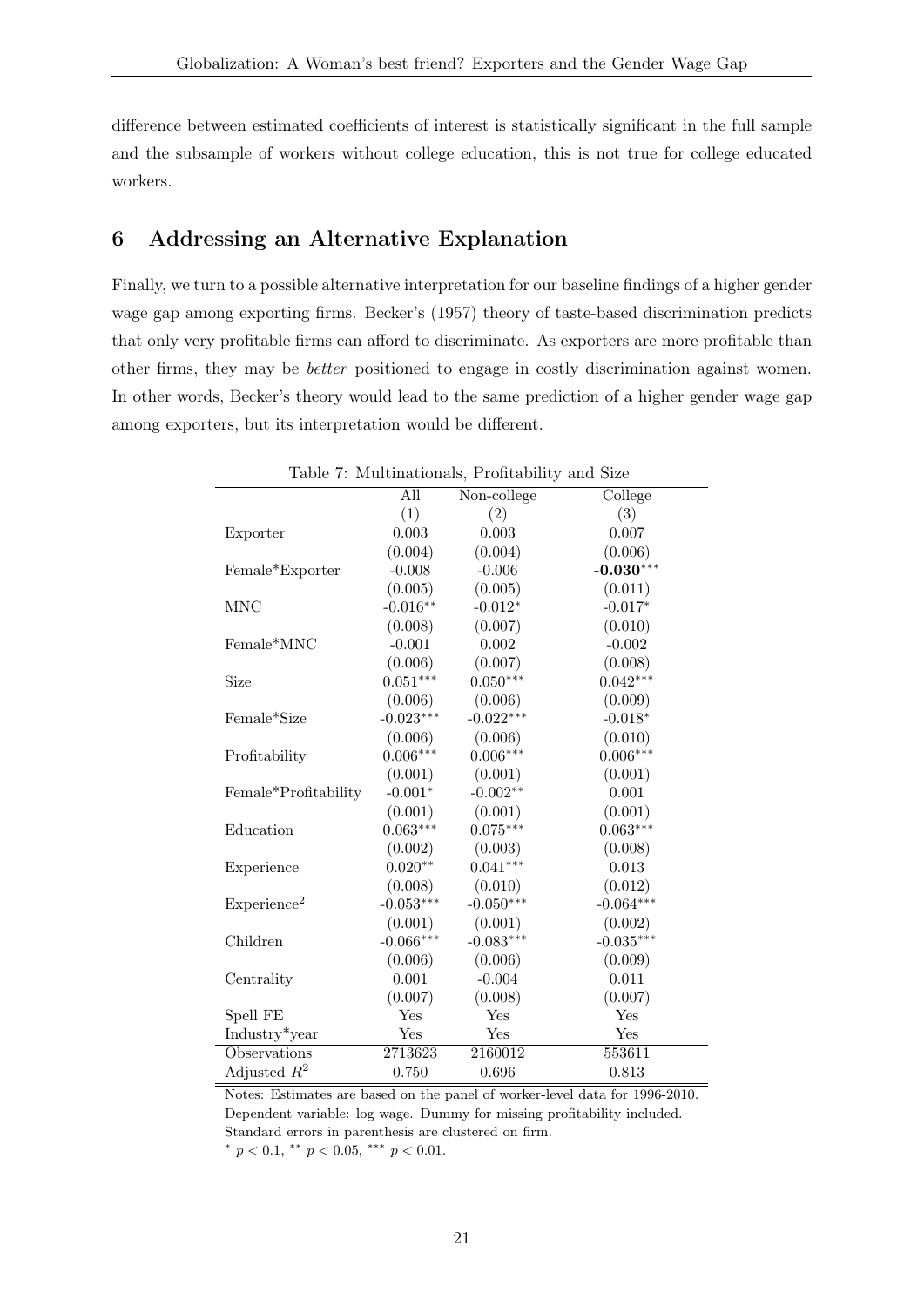To address this alternative explanation we augment our specification with spell fixed effects from Section [3.2](#page-14-3) by allowing the gender wage gap to differ with firm profitability.[29](#page-22-0) We also allow it to differ with firm size (which in the [Melitz](#page-24-0) [\(2003\)](#page-24-0) framework is positively correlated with profitability) and its multinational status (again because it is a proxy for profitability). As evident from Table [7,](#page-21-0) doing so does not affect our main result suggesting that the gender wage gap is higher in exporting firms among college educated workers.

We also augment our exercises relying on the exogenous shocks by controlling for profitability and its interaction with the female dummy. As evident from Tables [15](#page-32-0) and [16](#page-33-0) in the Appendix, our results are robust to this change.

## 7 Conclusions

While the impact of globalization on income inequality has received a lot of attention, little is yet known about its effect on the gender wage gap. This study argues that there is a systematic difference between the gender wage gap in exporting firms and non-exporters. By the virtue of being exposed to higher competition, exporters require greater commitment and flexibility from their employees. If commitment is not easily observable and women are perceived to be less committed workers than men, exporters will statistically discriminate relatively more against female employees and will exhibit a higher gender wage gap than non-exporters. Moreover, we should expect a decrease in the perceived commitment gap between men and women to narrow the differential gender wage gap between these two types of firms.

We test this hypothesis using the matched employer-employee data from the Norwegian manufacturing sector for the 1996-2010 period. Our identification strategy relies on an exogenous shock, the legislative changes that increased the number of weeks of the parental leave that are available only to the child's father. We argue that these changes have narrowed the perceived commitment gap between the genders. We show that the initially higher gender wage gap observed in exporting firms (relative to non-exporters) has gone down after the shock. This effect was particularly pronounced for college graduates and for those in their reproductive years.We also show that another exogenous shock – an increase in the kindergarten coverage – has lead to a similar effect, and served as to close the gender wage gap between exporters and non-exporters.

<span id="page-22-0"></span><sup>&</sup>lt;sup>29</sup>The *Profitability* variable is missing for approximately  $22\%$  of the sample. Instead of dropping these observations, we add a dummy for missing Profitability in all the specifications where Profitability is included.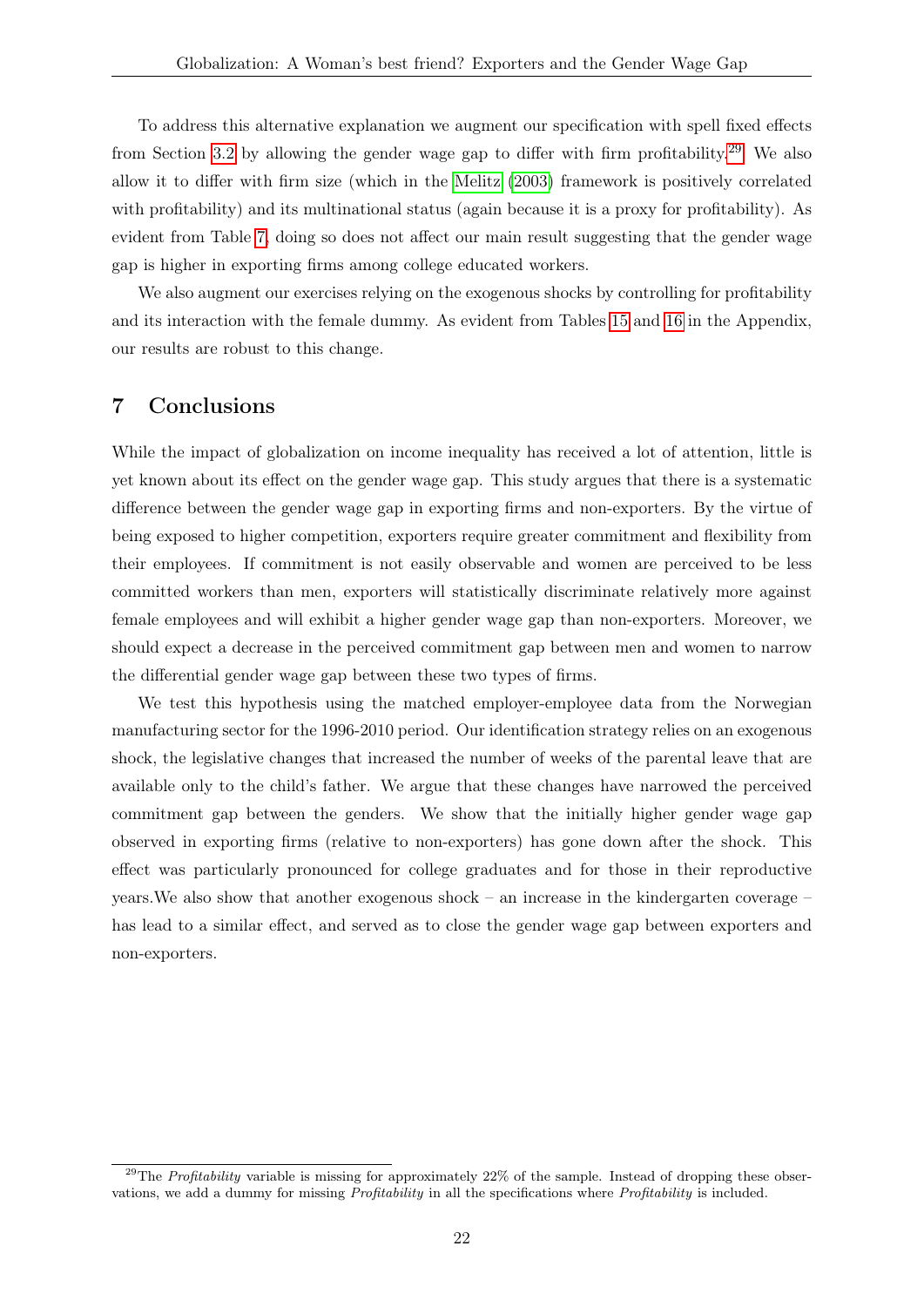### References

- <span id="page-23-14"></span>Andresen, M. E. and T. Havnes (2014). Money for nothing? Universal child care and maternal employment. Journal of Public Economics.
- <span id="page-23-1"></span>Barth, E., I. Hardoy, P. Schoene, and K. M. Oestbakken (2013). Lønnsforskjeller mellom kvinner og menn. Hva skjedde på 2000-tallet? ISF Report 2013:7, Institute for Social Research.
- <span id="page-23-5"></span>Becker, G. S. (1957). The Economics of Discrimination. Chicago: University of Chicago Press.
- <span id="page-23-12"></span>Ben Yahmed, S. (2013). Gender wage gaps across skills and trade openness. Working paper.
- <span id="page-23-8"></span>Bernard, A. B. and J. B. Jensen (1999). Exceptional exporter performance: Cause, effect, or both? Journal of International Economics  $47(1)$ , 1–25.
- <span id="page-23-9"></span>Bernard, A. B., J. B. Jensen, and R. Z. Lawrence (1995). Exporters, jobs, and wages in US manufacturing: 1976-1987. Brookings Papers on Economic Activity. Microeconomics 1995, 67–119.
- <span id="page-23-6"></span>Bernard, A. B., S. J. Redding, and P. K. Schott (2011). Multiproduct firms and trade liberalization. The Quarterly Journal of Economics 126 (3), 1271–1318.
- <span id="page-23-11"></span>Black, S. E. and E. Brainerd (2004). Importing equality? The impact of globalization on gender discrimination. Industrial and Labor Relations Review 57 (4), 540–559.
- <span id="page-23-0"></span>Blau, F. D. and L. M. Kahn (2000). Gender differences in pay. Journal of Economic Perspectives  $14(4)$ , 75–99.
- <span id="page-23-13"></span>Cools, S., J. H. Fiva, and L. J. Kirkebøen (2015). Causal effects of paternity leave on children and parents. Scandinavian Journal of Economics forthcoming.
- <span id="page-23-4"></span>Cuddy, Amy, S. F. and P. Glick (2004). When professionals become mothers, warmth does not cut the ice. Journal of Social Issues  $60(4)$ , 701–718.
- <span id="page-23-7"></span>Eaton, J., S. Kortum, and F. Kramarz (2011). An anatomy of international trade: Evidence from french firms. *Econometrica*  $79(5)$ , 1453–1498.
- <span id="page-23-3"></span>Gislason, I. (2007). Parental leave in Iceland: Bringing the fathers in. Technical report, Centre for Gender Equality, Ministry of Social Affairs.
- <span id="page-23-2"></span>Goldin, C. (2014). A grand gender convergence: Its last chapter. American Economic Re*view*  $104(4)$ *,* 1091–1119.
- <span id="page-23-15"></span>Havnes, T. and M. Mogstad (2011). Women and children first? Labor market effects of universal child care for toddlers. Technical Report 11-12.
- <span id="page-23-10"></span>Helpman, E., O. Itskhoki, and S. Redding (2010). Inequality and Unemployment in a Global Economy. Econometrica 78 (4), 1239–1283.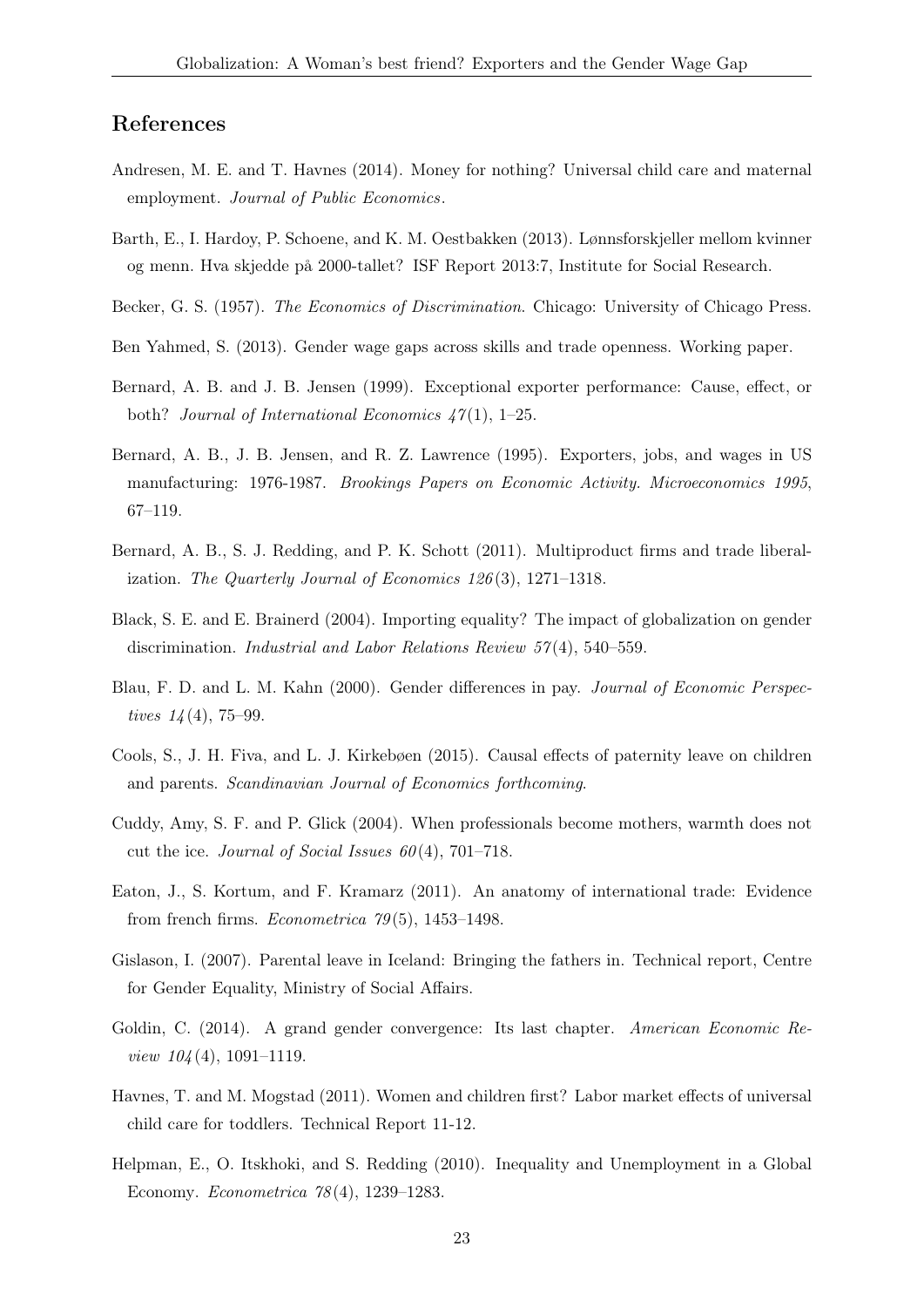- <span id="page-24-3"></span>Irarrazabal, A., A. Moxnes, and K. H. Ulltveit-Moe (2013). Heterogeneous firms or heterogeneous workers? Implications for the exporter premium and the impact of labor reallocation on productivity. Review of Economics and Statistics 95 (3), 839–849.
- <span id="page-24-5"></span>Juhn, C., G. Ujhelyi, and C. Villegas-Sanchez (2014). Men, women and machines: How trade impacts gender inequality. Journal of Development Economics 106, 179–193.
- <span id="page-24-9"></span>Kitterød, R. H. (2012). Foreldrenes tidsbruk: Fedre deltar med i husarbeid og omsorg. Statistics Norway Samfunnsspeilet (4).
- <span id="page-24-2"></span>Klein, M. W., C. Moser, and D. M. Urban (2013). Exporting, skills and wage inequality. Labour Economics 25, 76–85.
- <span id="page-24-7"></span>Manning, A. and B. Petrongolo (2008). The part-time pay penalty for women in Britain. The Economic Journal 118, F28–F51.
- <span id="page-24-0"></span>Melitz, M. J. (2003). The Impact of Trade on Intra-Industry Reallocations and Aggregate Industry Productivity. Econometrica 71 (6), 1695–1725.
- <span id="page-24-8"></span>Mincer, J. (1974). Schooling, Experience, and Earnings. Columbia University Press.
- <span id="page-24-4"></span>OECD (2012). Closing the Gender Gap: Act Now. OECD Publishing.
- <span id="page-24-6"></span>Raknerud, A., D. Rønningen, and T. Skjerpen (2004). Documentation of the capital database. Statistics Norway Reports 2004/16, Statistics Norway.
- <span id="page-24-1"></span>Schank, T., C. Schnabel, and J. Wagner (2007). Do exporters really pay higher wages? First evidence from German linked employer–employee data. Journal of International Economics 72(1), 52-74.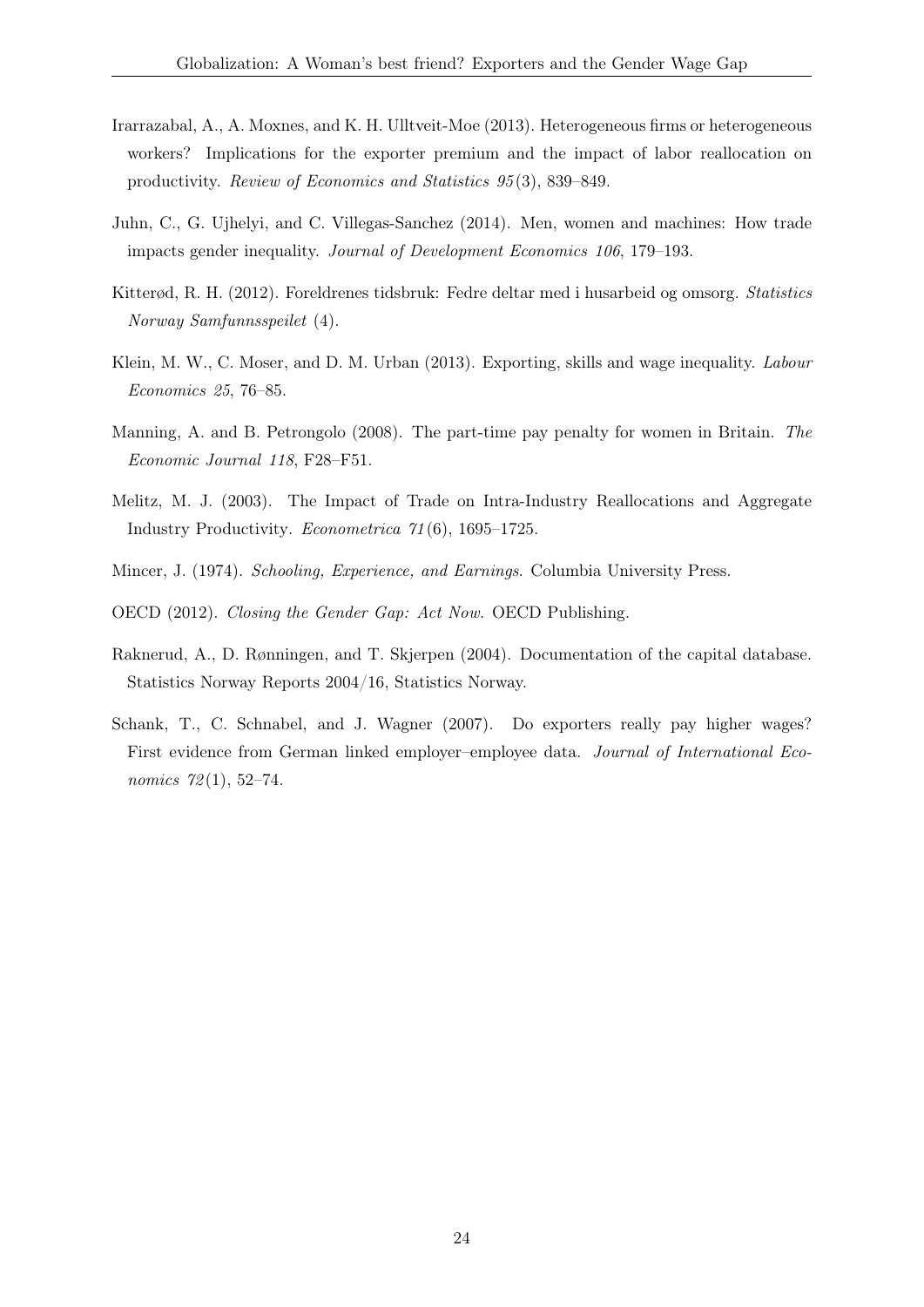## A Appendix

## A.1 Manufacturing Industries

Table 8: NACE Rev. 2

| NACE code | Industry name                                                                |
|-----------|------------------------------------------------------------------------------|
| 10        | Manufacture of food products                                                 |
| 11        | Manufacture of beverages                                                     |
| 12        | Manufacture of tobacco products                                              |
| 13        | Manufacture of textiles                                                      |
| 14        | Manufacture of wearing apparel                                               |
| 15        | Manufacture of leather and related products                                  |
| 16        | Manufacture of wood and products of wood and cork, except furniture;         |
|           | manufacture of articles of straw and plaiting materials, except furniture    |
| 17        | Manufacture of paper and paper products                                      |
| 18        | Printing and reproduction of recorded media                                  |
| 19        | Manufacture of coke and refined petroleum products                           |
| 20        | Manufacture of chemicals and chemical products                               |
| 21        | Manufacture of basic pharmaceutical products and pharmaceutical preparations |
| 22        | Manufacture of rubber and plastic products                                   |
| 23        | Manufacture of non-metallic mineral products                                 |
| 24        | Manufacture of basic metals                                                  |
| 25        | Manufacture of fabricated metal products, except machinery and equipment     |
| 26        | Manufacture of computer, electronic and optical products                     |
| 27        | Manufacture of electrical equipment                                          |
| 28        | Manufacture of machinery and equipment n.e.c.                                |
| 29        | Manufacture of motor vehicles, trailers and semi-trailers                    |
| 30        | Manufacture of other transport equipment                                     |
| 31        | Manufacture of furniture                                                     |
| $32\,$    | Other manufacturing                                                          |
| 33        | Repair and installation of machinery and equipment                           |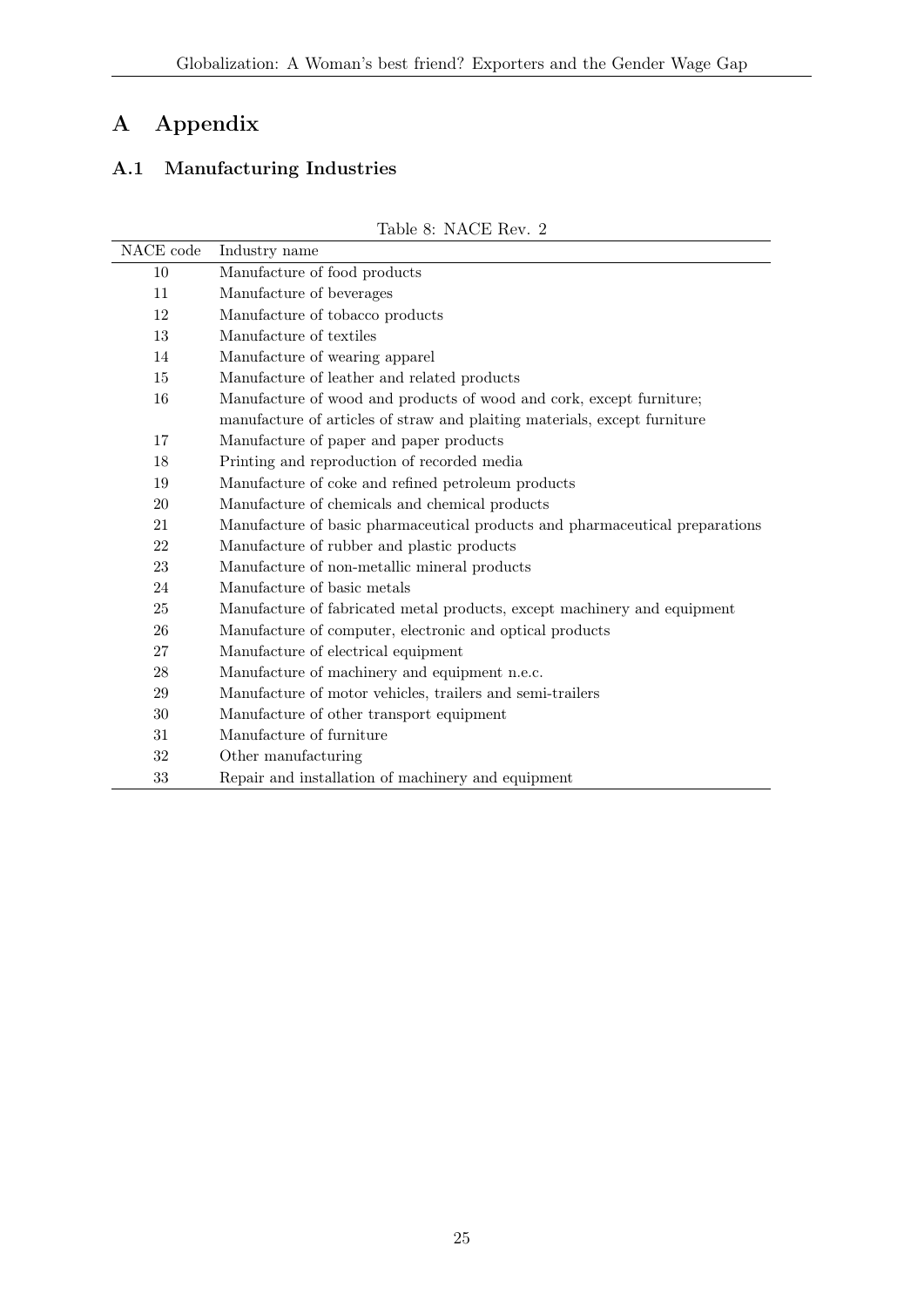

<span id="page-26-0"></span>Figure 1: Share of exporters across industries

## A.2 Additional Tables

|               | Table 9. I architar icave reforms in typi way |                |                |                |  |  |  |
|---------------|-----------------------------------------------|----------------|----------------|----------------|--|--|--|
|               | Parental leave                                | Compensation   | Maternal quota | Paternal quota |  |  |  |
|               | weeks)                                        | Rate           | (weeks)        | weeks)         |  |  |  |
| July, 1 1977  | 18                                            | $100\%$        | 6              |                |  |  |  |
| May 1, 1987   | 20                                            | 100%           | 6              |                |  |  |  |
| July 1, 1988  | 22                                            | $100\%$        | 6              |                |  |  |  |
| April 1, 1989 | 24(30)                                        | $100\% (80\%)$ | 6              |                |  |  |  |
| May 1, 1990   | 28(35)                                        | $100\% (80\%)$ | 6              |                |  |  |  |
| July 1, 1991  | 32(40)                                        | $100\%(80\%)$  | 8              |                |  |  |  |
| April 1, 1992 | 35(44.4)                                      | $100\%(80\%)$  | 8              |                |  |  |  |
| April 1, 1993 | 42(52)                                        | $100\% (80\%)$ | 9              | 4              |  |  |  |
| July 1, 2005  | 43(53)                                        | $100\% (80\%)$ | 9              | 5              |  |  |  |
| July 1, 2006  | 44(54)                                        | $100\% (80\%)$ | 9              | 6              |  |  |  |
| July 1, 2009  | 46(56)                                        | $100\% (80\%)$ | 9              | 10             |  |  |  |
| July 1, 2011  | 47(57)                                        | 100\%(80\%)    | 9              | 12             |  |  |  |

<span id="page-26-1"></span>Table 9: Parental leave reforms in Norway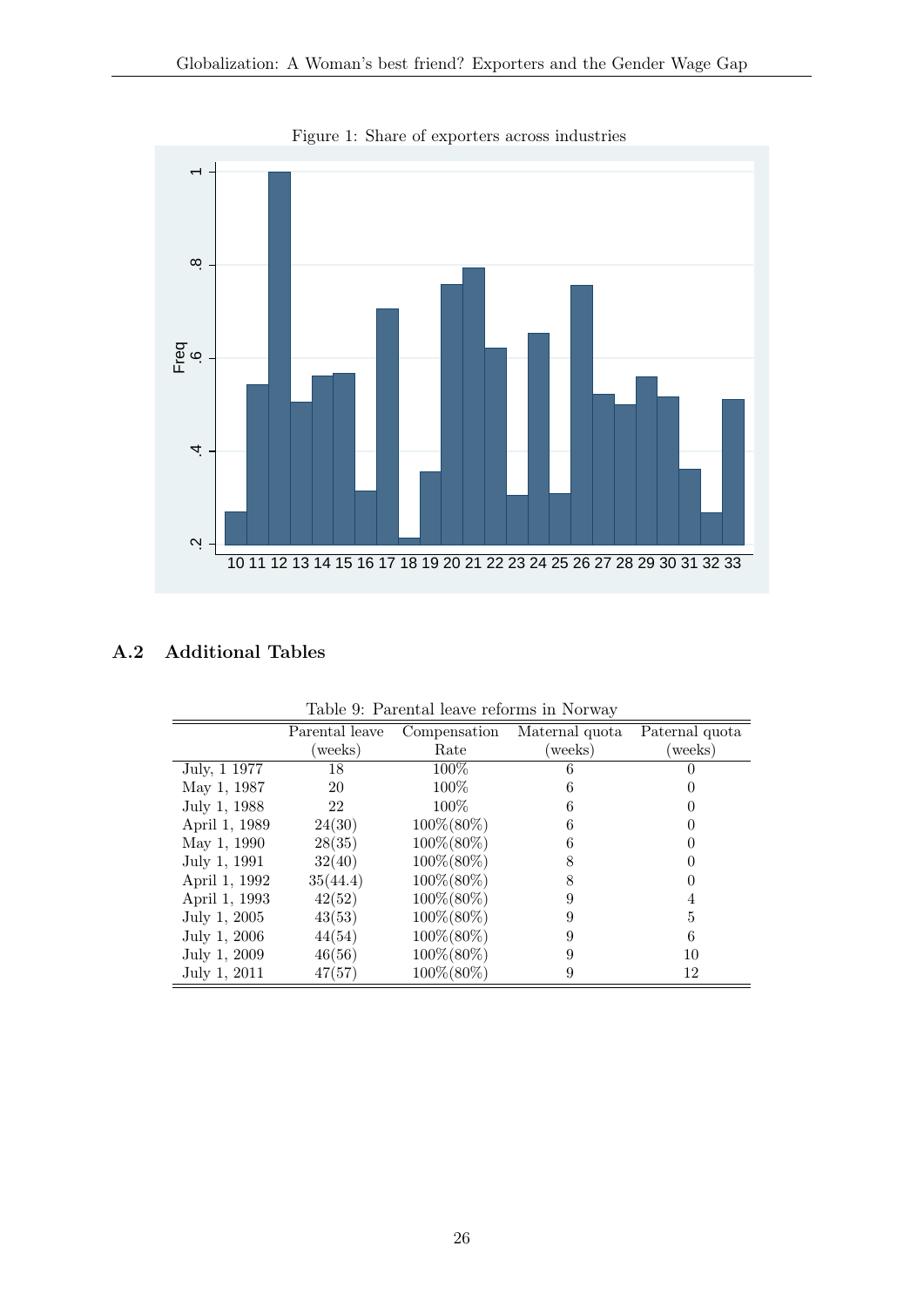|                                             | Non-exporters | Exporters |  |
|---------------------------------------------|---------------|-----------|--|
| Average Wage                                | 805.69        | 989.27    |  |
| Average Education                           | 12.26         | 12.93     |  |
| Average Experience                          | 21.06         | 22.64     |  |
| Average Age                                 | 40.09         | 41.60     |  |
| Children share                              | 0.80          | 0.81      |  |
| Average number of children                  | 1.84          | 1.81      |  |
| Centrality                                  | 0.47          | 0.53      |  |
| Total share of labor force                  | 0.19          | 0.81      |  |
| Average Share of Females in the labor force | 0.20          | 0.21      |  |

<span id="page-27-0"></span>

|  | Table 10: Descriptive Statistics |  |
|--|----------------------------------|--|
|--|----------------------------------|--|

Notes: All numbers apart from average wages are based on the panel of worker-level data for 1996-2010. Average wages are for 2001. An exporters has by definition exports above NOK 10,000 (USD 1,100).

<span id="page-27-1"></span>

|                            | Table 11: Exporter premia |                                                                            |                      |         |                     |         |         |         |                                                                            |
|----------------------------|---------------------------|----------------------------------------------------------------------------|----------------------|---------|---------------------|---------|---------|---------|----------------------------------------------------------------------------|
|                            | All                       | М                                                                          | F                    | Non     | Coll                | Non     | Non     | Coll    | Coll                                                                       |
|                            |                           |                                                                            |                      |         |                     | М       | F       | М       | F                                                                          |
|                            | (1)                       | (2)                                                                        | (3)                  | (4)     | (5)                 | (6)     | (7)     | 8)      | (9)                                                                        |
| Exporter                   |                           |                                                                            |                      |         |                     |         |         |         | $0.052***0.052***0.043***0.035***0.087***0.033***0.037***0.097***0.052***$ |
|                            | (0.005)                   | (0.005)                                                                    | (0.006)              | (0.004) | (0.007)             | (0.004) | (0.007) | (0.007) | (0.011)                                                                    |
| Size                       |                           | $0.032***0.036***0.050***0.032***0.049***0.035***0.048***0.053***0.050***$ |                      |         |                     |         |         |         |                                                                            |
|                            | (0.002)                   | (0.002)                                                                    | (0.003)              | (0.002) | $(0.003)$ $(0.002)$ |         | (0.003) | (0.003) | (0.004)                                                                    |
| Industry <sup>*</sup> year | Yes                       | Yes                                                                        | $\operatorname{Yes}$ | Yes     | Yes                 | Yes     | Yes     | Yes     | $\operatorname{Yes}$                                                       |
| Observations               | 89779                     | 87386                                                                      | 54551                | 86830   | 51700               | 83907   | 50885   | 47456   | 22281                                                                      |
| Adjusted $R^2$             | 0.322                     | 0.309                                                                      | 0.304                | 0.314   | 0.262               | 0.301   | 0.289   | 0.266   | 0.261                                                                      |

Notes: Estimates are based on the panel of firm-level data for 1996-2010. Dependent variable: log wage. Standard errors in parenthesis are clustered on firm.  $p < 0.1$ ,  $p < 0.05$ ,  $p \cdot p < 0.01$ . M stands for Males, F for Females, Coll for College educated, Non for Non-College educated.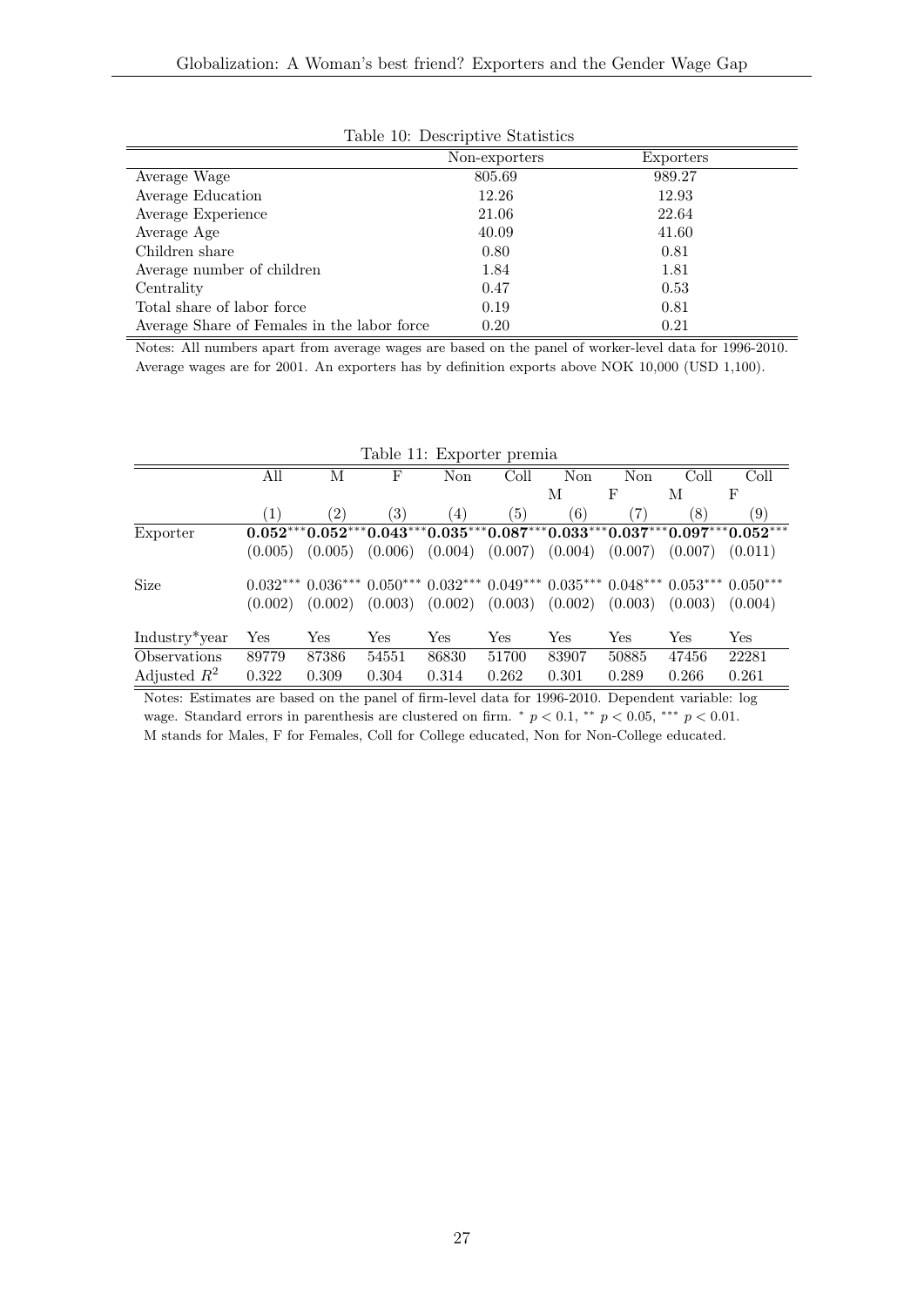|                         |             | Non-college         | College     |             |  |
|-------------------------|-------------|---------------------|-------------|-------------|--|
|                         | (1)         | (2)                 | (3)         | (4)         |  |
| Female                  | $-0.278***$ | $-0.265***$         | $-0.238***$ | $-0.257***$ |  |
|                         | (0.005)     | (0.004)             | (0.009)     | (0.012)     |  |
| Exporter                | $-0.001$    | $-0.006*$           | $0.041***$  | $-0.003$    |  |
|                         | (0.005)     | (0.003)             | (0.012)     | (0.009)     |  |
| Female*Exporter         | $0.067***$  | $0.061***$          | $0.022**$   | $0.039***$  |  |
|                         | (0.007)     | (0.006)             | (0.010)     | (0.012)     |  |
| Education               | $0.043***$  | $0.039***$          | $0.067***$  | $0.060***$  |  |
|                         | (0.001)     | (0.001)             | (0.002)     | (0.002)     |  |
| Experience              | $0.033***$  | $0.032***$          | $0.042***$  | $0.038***$  |  |
|                         | (0.000)     | (0.000)             | (0.001)     | (0.001)     |  |
| Experience <sup>2</sup> | $-0.059***$ | $-0.055***$         | $-0.062***$ | $-0.053***$ |  |
|                         | (0.001)     | (0.001)             | (0.002)     | (0.002)     |  |
| Children                | $-0.042***$ | $-0.035***$         | 0.003       | $0.018***$  |  |
|                         | (0.002)     | (0.002)             | (0.005)     | (0.004)     |  |
| Centrality              | $0.048***$  | $0.051***$          | $0.069***$  | $0.100***$  |  |
|                         | (0.005)     | (0.010)             | (0.010)     | (0.018)     |  |
| Size                    | $0.038***$  | $-0.010^{\ast\ast}$ | $0.039***$  | $-0.023***$ |  |
|                         | (0.002)     | (0.004)             | (0.003)     | (0.006)     |  |
| Firm FE                 | $\rm No$    | Yes                 | $\rm No$    | Yes         |  |
| Industry*year           | Yes         | Yes                 | Yes         | Yes         |  |
| Observations            | 2160012     | 2160012             | 553611      | 553611      |  |
| Adjusted $R^2$          | 0.331       | 0.396               | 0.420       | 0.498       |  |

<span id="page-28-0"></span>Table 12: Gender Wage Gap – Education Split

Notes: Estimates are based on the panel of worker-level data for 1996-2010. Dependent variable: log wage. Standard errors in parenthesis are clustered on firm.  $\degree p < 0.1, \degree \degree p < 0.05, \degree \degree \degree p < 0.01.$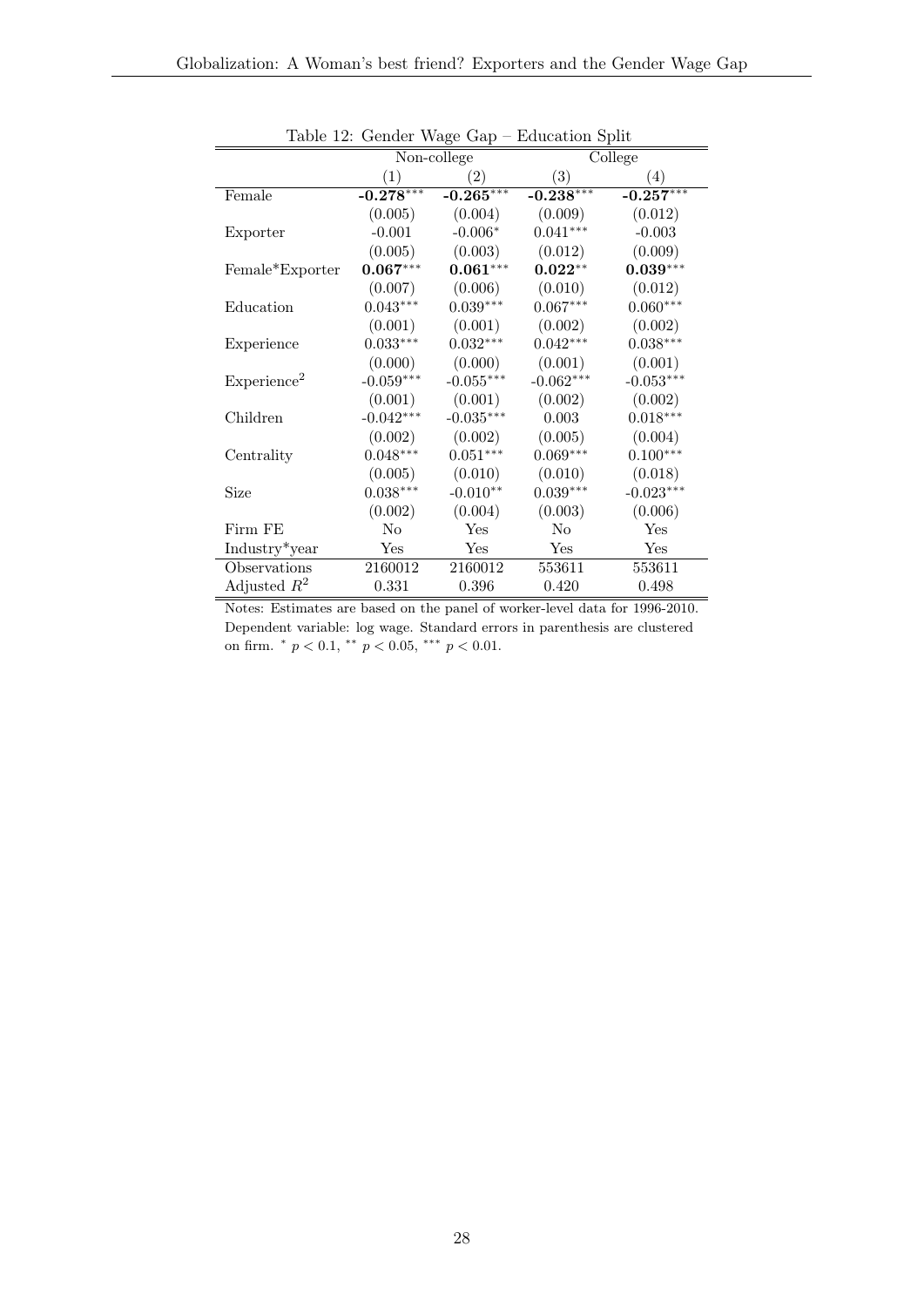<span id="page-29-0"></span>Globalization: A Woman's best friend? Exporters and the Gender Wage Gap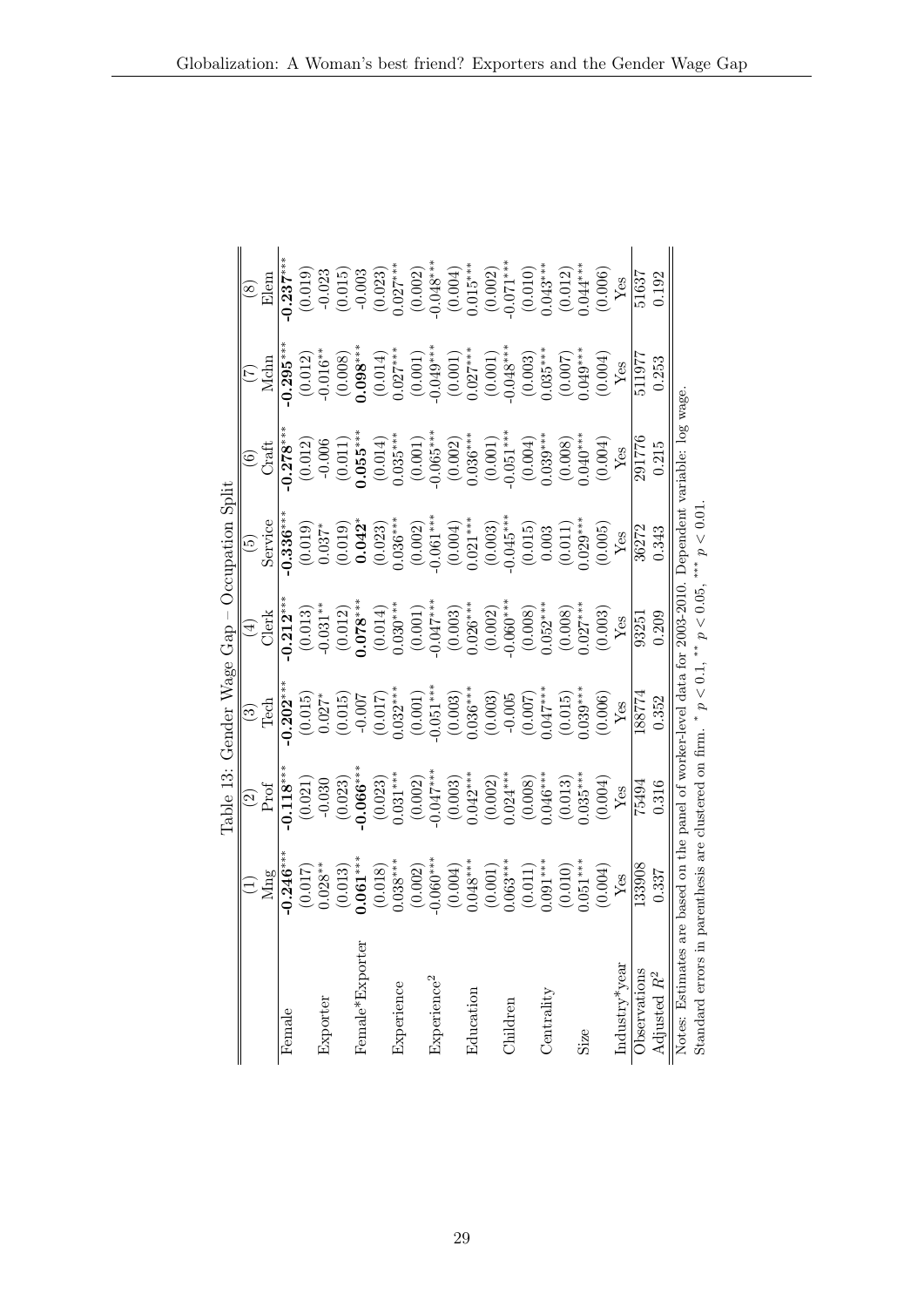<span id="page-30-0"></span>

|                               | $\left( 1\right)$      | $\left( 2\right)$ | $\left( 3\right)$        |
|-------------------------------|------------------------|-------------------|--------------------------|
| Female                        | $-0.133***$            | $-0.277***$       | $-0.171***$              |
|                               | (0.016)                | (0.005)           | (0.027)                  |
| Exporter                      | $0.010*$               | $-0.170***$       | $-0.171***$              |
|                               | (0.005)                | (0.037)           | (0.035)                  |
| Female*Exporter               | $0.031***$             | $0.065***$        | $0.075***$               |
|                               | (0.006)                | (0.007)           | (0.033)                  |
| Experience                    | $0.035***$             | $0.036***$        | $0.037***$               |
|                               | (0.000)                | (0.001)           | (0.001)                  |
| Experience*Female             | $-0.008***$            |                   | $-0.008***$              |
|                               | (0.001)                |                   | (0.001)                  |
| Experience*Exporter           |                        | $-0.002***$       | $-0.002**$               |
|                               |                        | (0.001)           | (0.001)                  |
| Experience*Female*Exporter    |                        |                   | $-0.001$                 |
|                               |                        |                   | (0.001)                  |
| Experience <sup>2</sup>       | $-0.062***$            | $-0.063***$       | $-0.067***$              |
|                               | (0.001)                | (0.001)           | (0.001)                  |
| $Experience2*Female$          | $0.023***$             |                   | $0.029***$               |
|                               | (0.001)                |                   | (0.003)                  |
| $Experience2*Exporter$        |                        | $0.006***$        | $0.006***$               |
|                               |                        | (0.002)           | (0.002)                  |
| $Experience2*Female*Exporter$ |                        |                   | $-0.007**$               |
|                               |                        |                   | (0.003)                  |
| Education                     | $0.058***$             | $0.044***$        | $0.044***$               |
|                               | (0.001)                | (0.002)           | (0.002)                  |
| Education*Female              | $-0.005***$            |                   | $-0.000$                 |
|                               | (0.001)                |                   | (0.002)                  |
| Education*Exporter            |                        | $0.015***$        | $0.017***$               |
|                               |                        | (0.002)           | (0.002)                  |
| Education*Female*Exporter     |                        |                   | $-0.006***$              |
| Children                      |                        |                   | (0.002)<br>$-0.019***$   |
|                               | $-0.007***$            | $-0.048***$       |                          |
| Children*Female               | (0.002)<br>$-0.092***$ | (0.003)           | (0.003)<br>$-0.133***$   |
|                               | (0.006)                |                   |                          |
| Children*Exporter             |                        | $0.028***$        | (0.008)<br>$0.015***$    |
|                               |                        | (0.005)           | (0.004)                  |
| Children*Female*Exporter      |                        |                   | $0.054***$               |
|                               |                        |                   | (0.010)                  |
| Centrality                    | $0.050***$             | $0.066***$        | $0.058***$               |
|                               | (0.007)                | (0.006)           | (0.006)                  |
| Centrality*Female             | $0.018***$             |                   | $0.034***$               |
|                               | (0.007)                |                   | (0.009)                  |
| Centrality*Exporter           |                        | $-0.013$          | $-0.009$                 |
|                               |                        | (0.009)           | (0.009)                  |
| Centrality*Female*Exporter    |                        |                   | $-0.020*$                |
|                               |                        |                   | (0.011)                  |
| Size                          | $0.036***$             | $0.045***$        | $0.044***$               |
|                               | (0.002)                | (0.003)           | (0.003)                  |
| Size*Female                   | $0.013***$             |                   | $0.005\,$                |
|                               | (0.003)                |                   | (0.003)                  |
| Size*Exporter                 |                        | $-0.008**$        | $-0.010***$              |
|                               |                        | (0.003)           | (0.003)                  |
| Size*Female*Exporter          |                        |                   | $0.011**$                |
|                               |                        |                   | (continued on next page) |

Table 14: Allowing for differential returns to all worker characteristics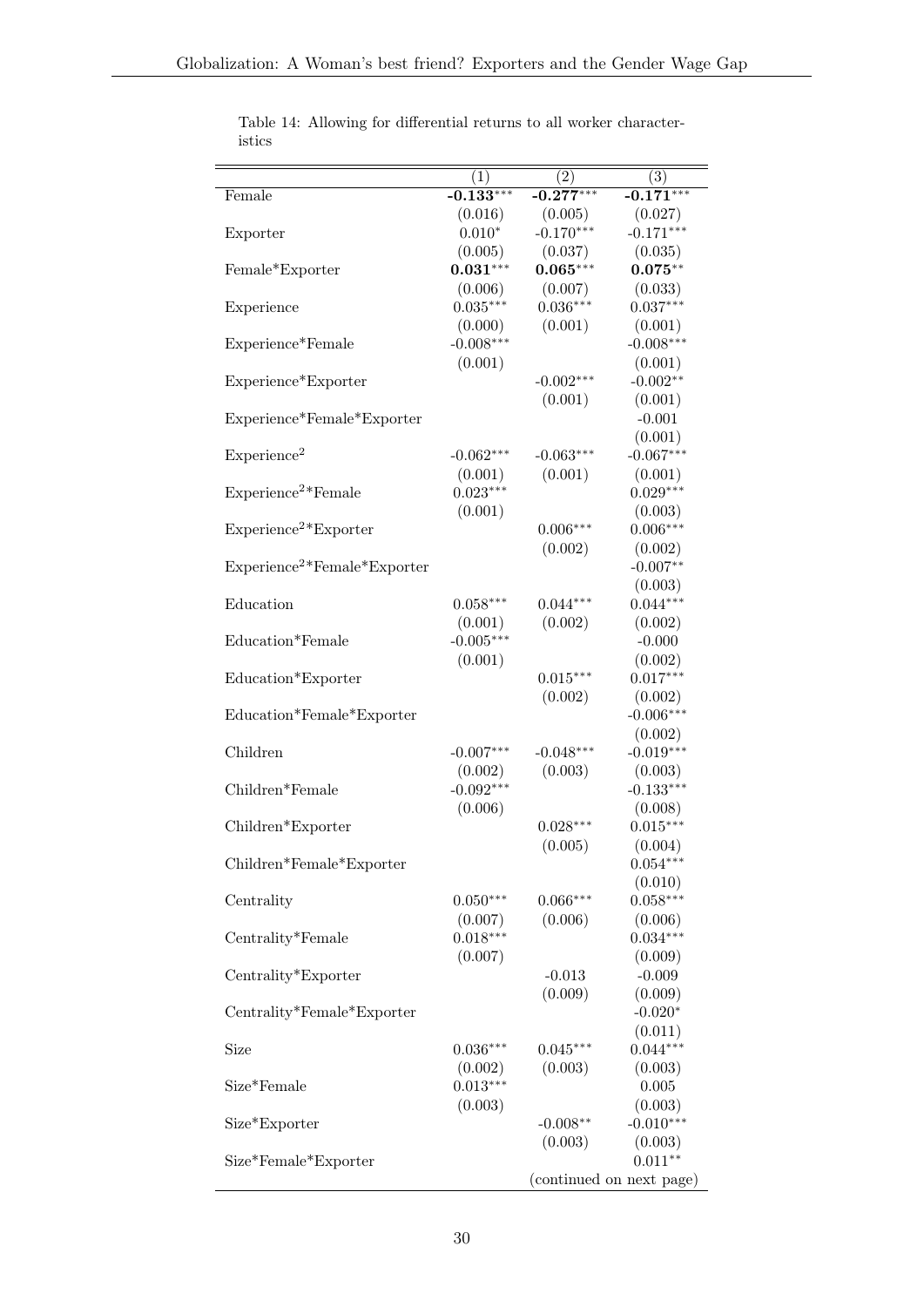Table 14: (continued)

|                                                                             |         |         | (0.005)    |  |  |  |
|-----------------------------------------------------------------------------|---------|---------|------------|--|--|--|
| Industry <sup>*</sup> year                                                  | Yes     | Yes     | <b>Yes</b> |  |  |  |
| Observations                                                                | 2713623 | 2713623 | 2713623    |  |  |  |
| Adjusted $R^2$                                                              | 0.416   | 0.416   | 0.417      |  |  |  |
| Notes: Estimates are based on the panel of worker-level data for 1996-2010. |         |         |            |  |  |  |
| Dependent variable: log wage. Standard errors in parenthesis are clustered  |         |         |            |  |  |  |

on firm.  $\degree p < 0.1, \degree \degree p < 0.05, \degree \degree \degree p < 0.01.$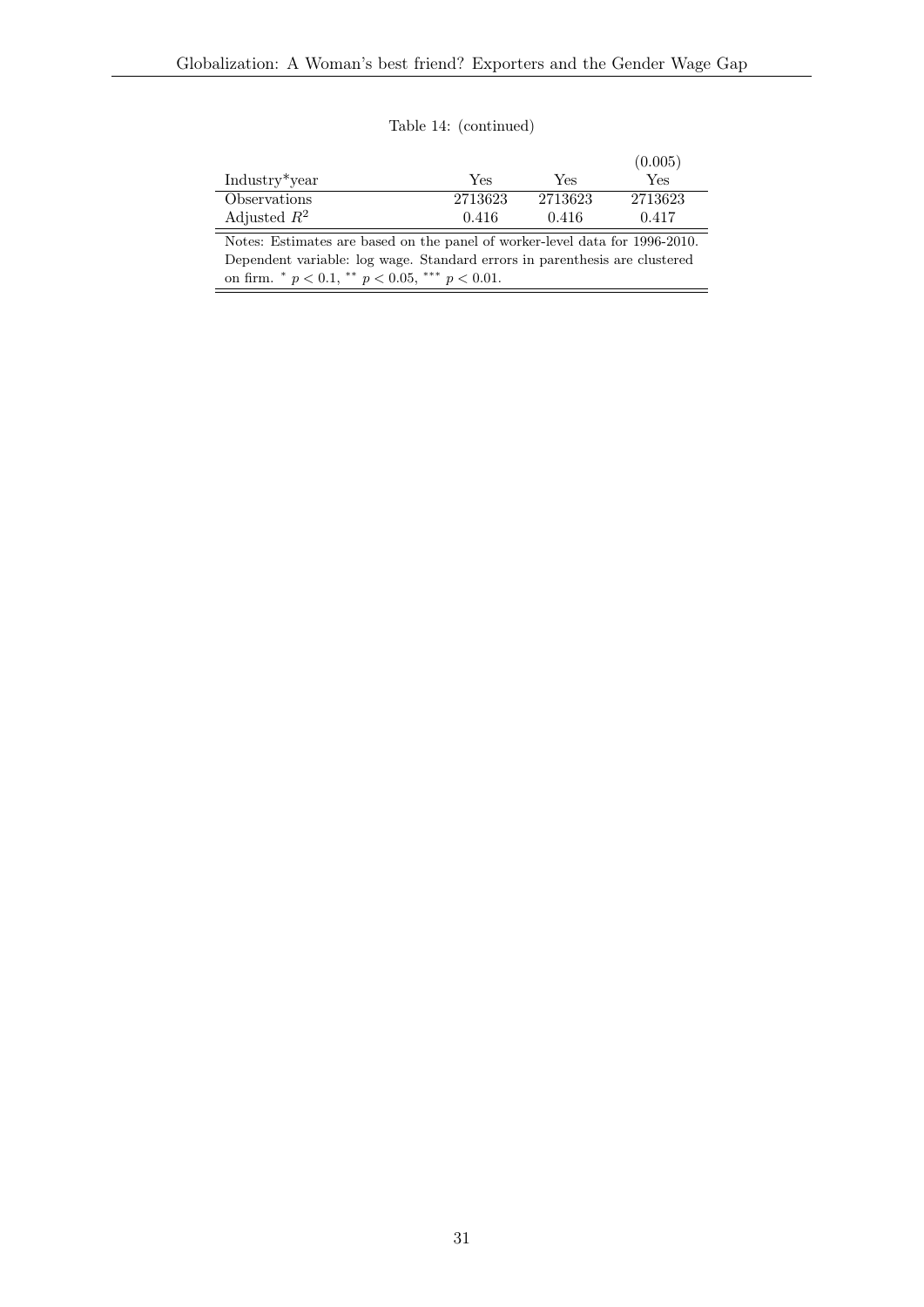|                         | asic 10. I accrime, four and the contact wage cup<br>All Workers<br>Workers $< 45$ years old |              |             |             |             |                 |
|-------------------------|----------------------------------------------------------------------------------------------|--------------|-------------|-------------|-------------|-----------------|
|                         | All                                                                                          | $\mbox{Non}$ | Coll        | All         | Non         | Coll            |
|                         | (1)                                                                                          | (2)          | (3)         | (4)         | (5)         | (6)             |
| Exporter                | $-0.014***$                                                                                  | $-0.010**$   | $-0.014*$   | $-0.009*$   | $-0.005$    | $-0.013$        |
|                         | (0.005)                                                                                      | (0.005)      | (0.008)     | (0.006)     | (0.005)     | (0.008)         |
| Female*Exporter         | $-0.029***$                                                                                  | $-0.026***$  | $-0.047***$ | $-0.039***$ | $-0.033***$ | $-0.063***$     |
|                         | (0.007)                                                                                      | (0.007)      | (0.014)     | (0.010)     | (0.010)     | (0.018)         |
| Female*Exporter*PL      | $0.182***$                                                                                   | $0.192***$   | $0.127*$    | $0.249***$  | $0.250***$  | $0.220**$       |
|                         | (0.036)                                                                                      | (0.039)      | (0.067)     | (0.052)     | (0.058)     | (0.090)         |
| Exporter*PL             | $0.133***$                                                                                   | $0.106***$   | $0.159***$  | $0.102***$  | $0.071**$   | $0.132^{***}\,$ |
|                         | (0.029)                                                                                      | (0.027)      | (0.042)     | (0.032)     | (0.032)     | (0.049)         |
| Profitability           | $0.006***$                                                                                   | $0.006***$   | $0.006***$  | $0.005***$  | $0.005***$  | $0.005***$      |
|                         | (0.001)                                                                                      | (0.001)      | (0.001)     | (0.001)     | (0.001)     | (0.001)         |
| Female*Profitability    | $-0.001$                                                                                     | $-0.001$     | $0.001\,$   | $-0.000$    | $-0.001$    | $0.002\,$       |
|                         | (0.001)                                                                                      | (0.001)      | (0.001)     | (0.001)     | (0.001)     | (0.001)         |
| Education               | $0.063***$                                                                                   | $0.075***$   | $0.063***$  | $0.069***$  | $0.083***$  | $0.062***$      |
|                         | (0.002)                                                                                      | (0.003)      | (0.008)     | (0.003)     | (0.003)     | (0.008)         |
| Experience              | $0.021***$                                                                                   | $0.042***$   | 0.014       | 0.009       | $0.030**$   | $-0.009$        |
|                         | (0.008)                                                                                      | (0.010)      | (0.011)     | (0.011)     | (0.012)     | (0.013)         |
| Experience <sup>2</sup> | $-0.054***$                                                                                  | $-0.051***$  | $-0.065***$ | $-0.065***$ | $-0.074***$ | $-0.047***$     |
|                         | (0.001)                                                                                      | (0.001)      | (0.002)     | (0.004)     | (0.005)     | (0.005)         |
| Children                | $-0.067***$                                                                                  | $-0.084***$  | $-0.035***$ | $-0.076***$ | $-0.096***$ | $-0.043***$     |
|                         | (0.006)                                                                                      | (0.006)      | (0.009)     | (0.006)     | (0.006)     | (0.009)         |
| Centrality              | 0.001                                                                                        | $-0.004$     | 0.010       | $-0.000$    | $-0.005$    | 0.008           |
|                         | (0.007)                                                                                      | (0.008)      | (0.007)     | (0.008)     | (0.008)     | (0.008)         |
| Size                    | $0.046***$                                                                                   | $0.045***$   | $0.039***$  | $0.045***$  | $0.046***$  | $0.031***$      |
|                         | (0.006)                                                                                      | (0.006)      | (0.008)     | (0.006)     | (0.006)     | (0.008)         |
| Spell FE                | Yes                                                                                          | Yes          | Yes         | Yes         | Yes         | Yes             |
| Female*year             | Yes                                                                                          | Yes          | Yes         | Yes         | Yes         | Yes             |
| Industry*year           | Yes                                                                                          | Yes          | Yes         | Yes         | Yes         | Yes             |
| Observations            | 2713623                                                                                      | 2160012      | 553611      | 1621583     | 1267545     | 354038          |
| Adjusted $R^2$          | 0.750                                                                                        | 0.696        | 0.813       | 0.733       | 0.688       | 0.787           |

<span id="page-32-0"></span>Table 15: Paternity leave and the Gender Wage Gap

Notes: Estimates are based on the panel of worker-level data for 1996-2010. Dependent variable: log wage. PL is year specific and is defined as the share of men on paternity leave taking at least 8 weeks of leave. Dummy for missing profitability included. Standard errors in parenthesis are clustered on firm. \*  $p < 0.1$ , \*\*  $p < 0.05$ , \*\*\*  $p < 0.01$ .